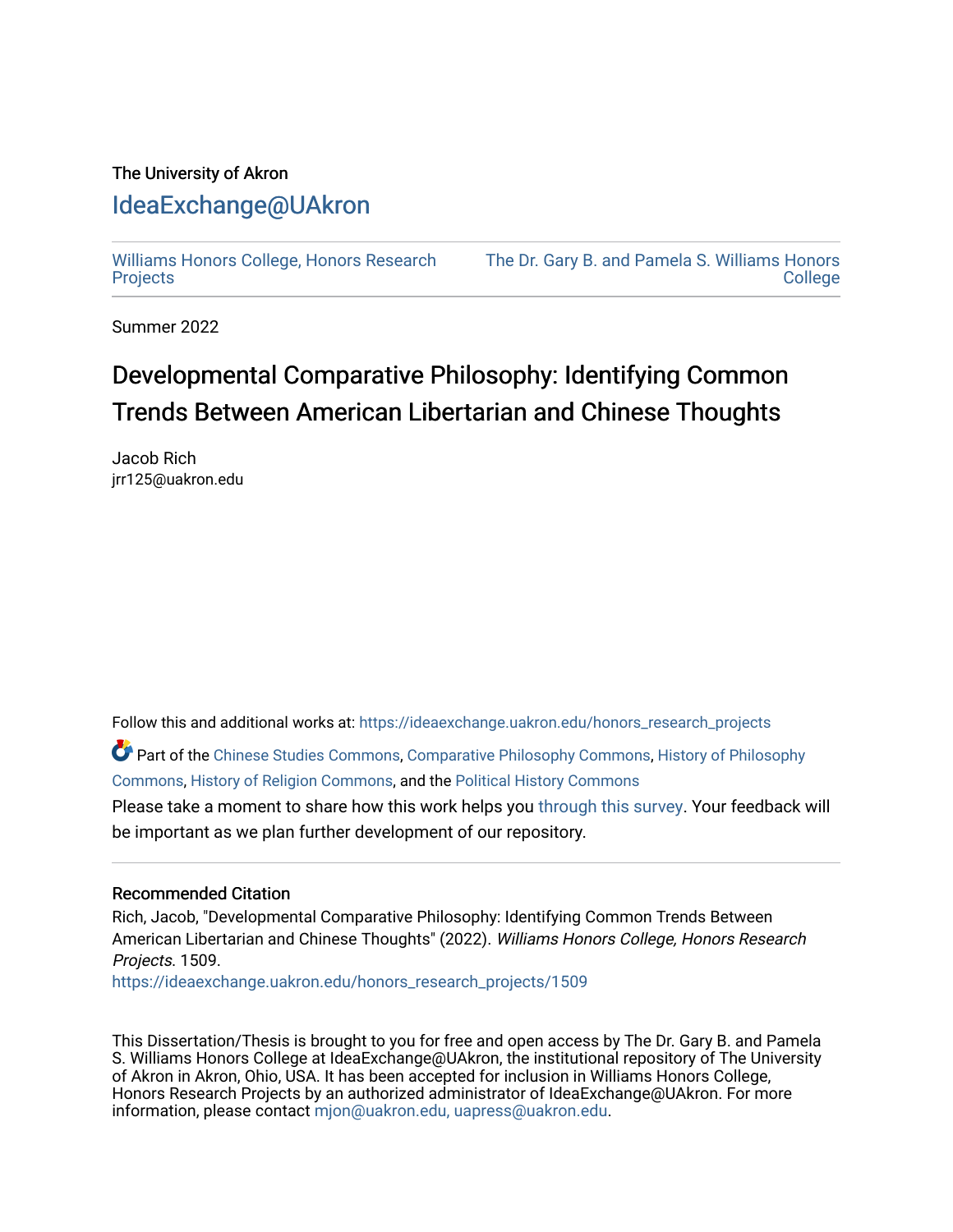### **Developmental Comparative Philosophy: Identifying Common Trends Between American Libertarian and Chinese Thoughts**

#### **Abstract**

East/west comparative philosophy often focuses on the differences between philosophies as finished states which, though effective at showing differences in thought, emphasizes the otherness of foreign traditions. In order to establish meaningful similarities between the development on eastern and western traditions, I compared the development of American liberalism (1651-1776 CE) and Chinese Confucianism and Daoism (772-221 BCE), focusing on the similarities between social contract to enlightenment philosophers and the early to late Hundred Schools of Thought Confucian and Daoist philosophers. Three principals were derived from this process: a shift from external to internal justifications for the state causes increased secularism within philosophies, ideal states are based on virtuous leaders when the state is integrated into the citizen's lives and virtuous structure when the state separate, and philosophical skepticism towards human nature creates more restrictive governments. This method of developmental comparison could yield more accurate and universal principles if applied to more traditions.

#### **Introduction**

Many academic disciplines have taken an interest in comparative studies, especially in regards to the individualistic/collectivistic differences accentuated by western and eastern cultures respectively. Journals like *Philosophy East and West* (originated in 1951) show that philosophers have likewise engaged in comparative work for many years, with concerns about representing foreign traditions accurately existing from the discipline's beginnings (Creel 1953). To avoid making overgeneralized claims, comparative philosophers separate regional biases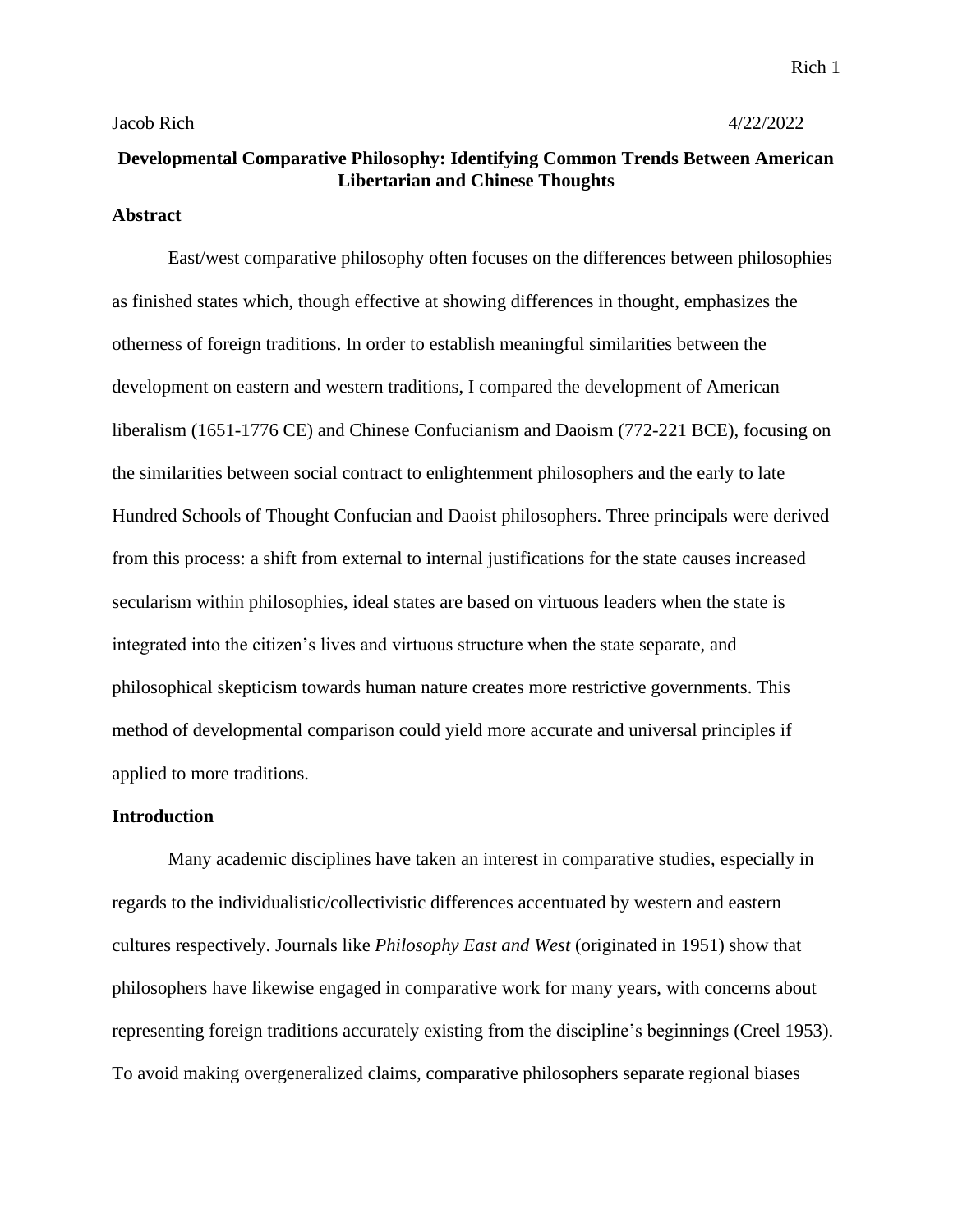from foreign traditions by avoiding historical, cultural and ideological parallels between regions when comparing philosophies. Much work in east/west comparative philosophy focuses on comparisons based on specified topics, such as ethics or consciousness, instead of a more comprehensive analysis as a result. Though precautions like these are critical for understanding foreign philosophies and facilitating compromise between traditions (Stepanyants 2014), it unfortunately creates a sense of otherness that prevents genuine commonalities from being recognized.

It would be foolish to argue that there are not elements of exclusiveness between eastern and western traditions, but the value of universal trends between philosophies is enormous should they exist, and the east/west dichotomy inhibits the research needed to find them. A different perspective must be used; instead of comparing philosophies as they are, we could instead examine the process of how philosophies develop and find similarities there. To illustrate how these developmental comparisons can be made; this paper will compare the philosophies crucial to the development of American and Chinese thought (British social contract theorists to colonial American libertarianism and the original Confucian and Daoist sages<sup>1</sup>). These philosophies were chosen based on two qualities: the difference between American and Chinese philosophies are extensive enough to show that the development-oriented comparative approach has value in seemingly opposite ideologies, and they represent an individualistic/collectivistic dichotomy within their culture (libertarianism and Daoism are individualistic, whereas Confucianism and Hobbes's absolutism are collectivistic in comparison).

#### **Methodology**

<sup>&</sup>lt;sup>1</sup> The term sage refers to a master of philosophy whose thoughts and actions are aligned completely to their tradition; the term is used in both Confucian and Daoist texts (Hinton 2013). The qualities defining a sage vary based on the tradition, but they usually imply a dedication to their ideals more substantial than the term philosopher.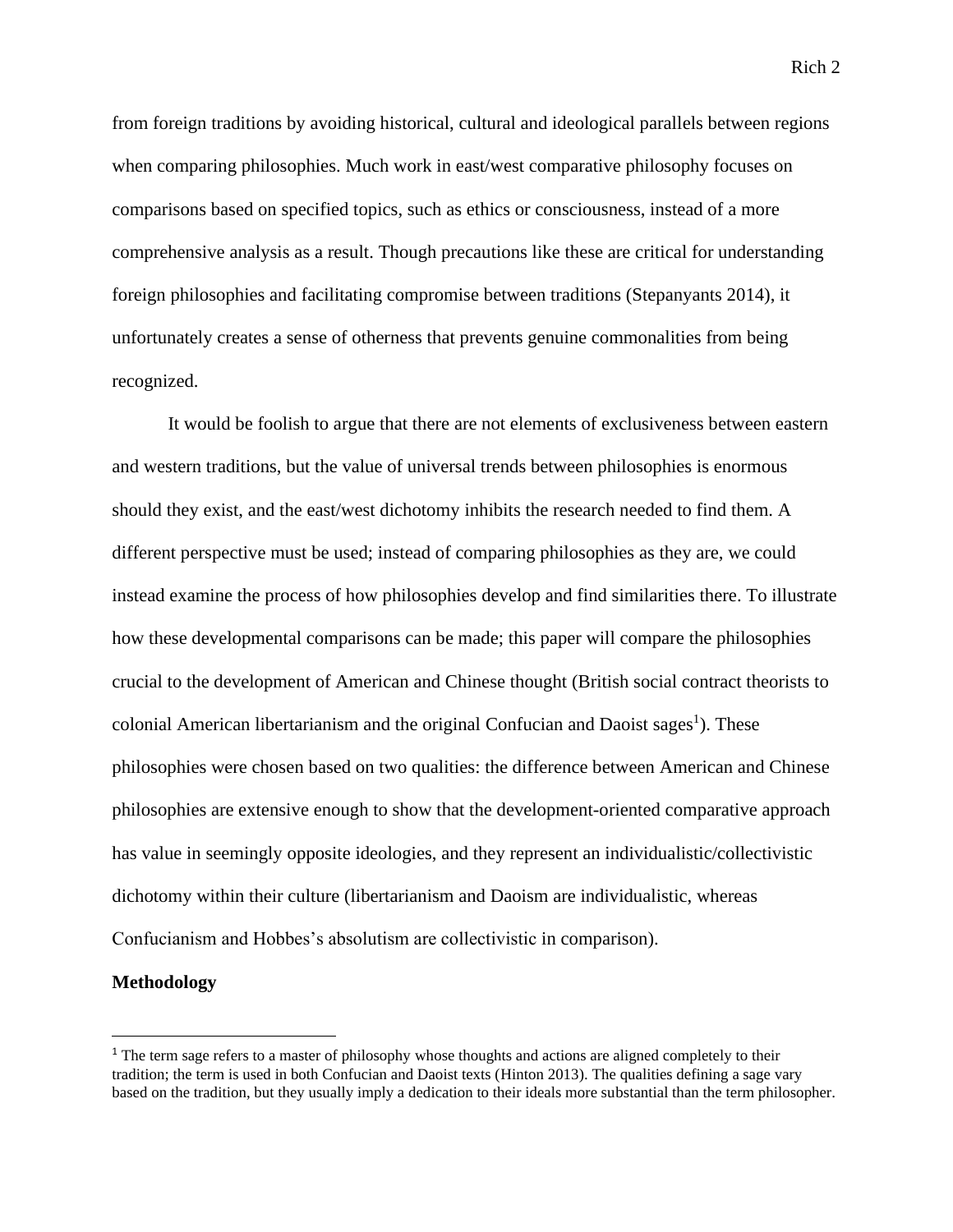Among others, three common problems that plague comparative philosophers in their analysis of foreign philosophies are descriptive chauvinism (thinking other philosophies use the same base assumptions as your own), incommensurability (untranslatable concepts) and perennialism (thinking foreign philosophies, especially older ones, never change) (Littlejohn 2016). Due to how integrated morality, science (Creel 1953), religion and metaphysics (Gu and Guo 2015) is with Chinese political philosophy, these problems are particularly troubling in making Chinese and western comparisons. The approach I propose addresses these concerns by establishing a common ground in developmental trends across philosophical traditions. For example; comparing specific virtues between two traditions can lead to misinterpretations, but by focusing on how virtues change similarly in each individual tradition in response to similar situations (i.e a change in resource availability correlates with more frugal values), a philosopher can make a well define and universal comparison. Economic, cultural, historical and/or general changes in thought can serve as catalysts for change, but those events must have sufficient analogues in both cultures for the comparisons to be genuine. To demonstrate this method, I will start with an overview of both eastern and western philosophies before identifying their developmental commonalities.

#### **Philosophy Summary: Chinese**

Both Confucianism and Daoism originated during the Eastern Zhou dynasty (772-221 BCE); further divided by the Spring and Autumn (772-475 BCE) and Warring States (475-221 BCE) periods (Tanner 2010). Though the Western Zhou dynasty is well regarded as the progenitor of the Chinese identity, the Eastern Zhou was considered as a period of decline even by its own citizens due to a decline in the emperor's authority, a deterioration of alliances between feudal states and the rise of the warrior class in the Zhou bureaucracy (Tanner 2010).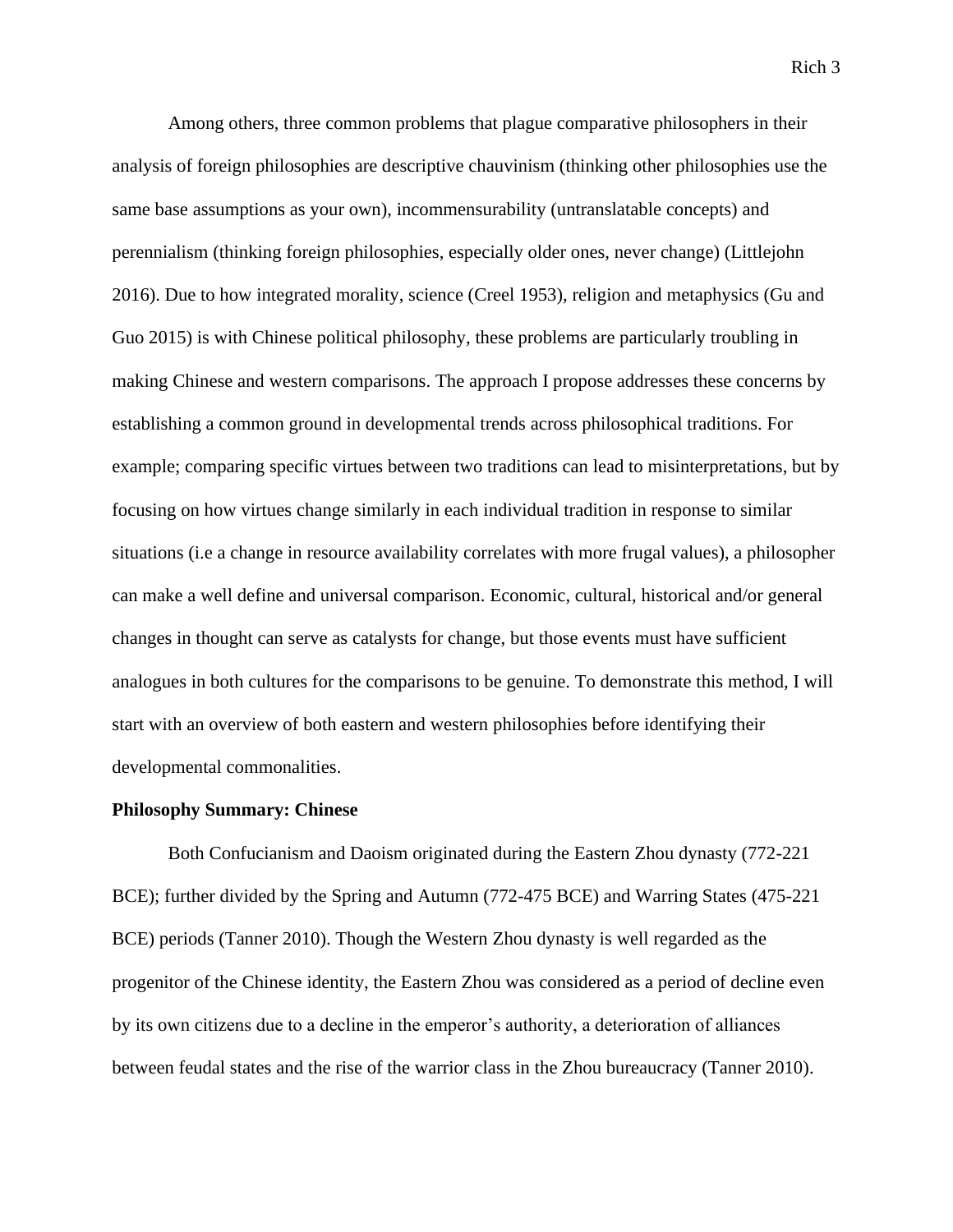This is evident even in the name "Eastern Zhou"; the Western Zhou (1046-771 BCE) utilized the same feudal system and is differentiated only by the fact that the western territories were lost. This degradation caused a rise in scholarship that emerged throughout the Eastern Zhou with the goal of understanding the causes of the state's problems and creating the policies and philosophies needed to fix them (Hinton 2013). This movement is known as the Hundred Schools of Thought; it encompasses many classical Chinese philosophies spanning from the Spring and Autumn period to the end of the Warring States period (when the Zhou Dynasty fell, and multiple feudal states vied for power) when the Qin dynasty rose in 221 BCE (Tanner 2010).

Confucianism and Daoism are the most influential philosophies to come from this period. Confucianism is named after its creator Confucius (551-479 BCE), who posited that *ren* (compassion for others) is the foundational principle that creates both a stable society and meaningful life (Chan 1963). Thus, the state's and ruler's purpose are to instill *ren* in the citizenry by teaching filial piety and ritual (Wong 2011). Filial piety refers to the mutual obligations people have in respecting and maintaining relationships (ruler-subject, father-son, etc.); for hierarchical relationships, those in authoritative positions have the responsibility to act as role models and those in subordinate positions have the responsibility to learn from and follow their example (though it is expected for subordinates to correct their superiors if necessary). Rituals refer to the proper actions and mannerisms one is expected to undertake in a task or situation. By learning and adhering to rituals, the individual learns the correct actions needed to achieve *ren* in their current positions as well as the values of *ren* that can be applied to address ambiguous situations.

Confucianism was continued by Mencius and Xunzi, who both expanded on the tradition by introducing human nature into Confucian thought. Mencius (371-289 BCE) claimed that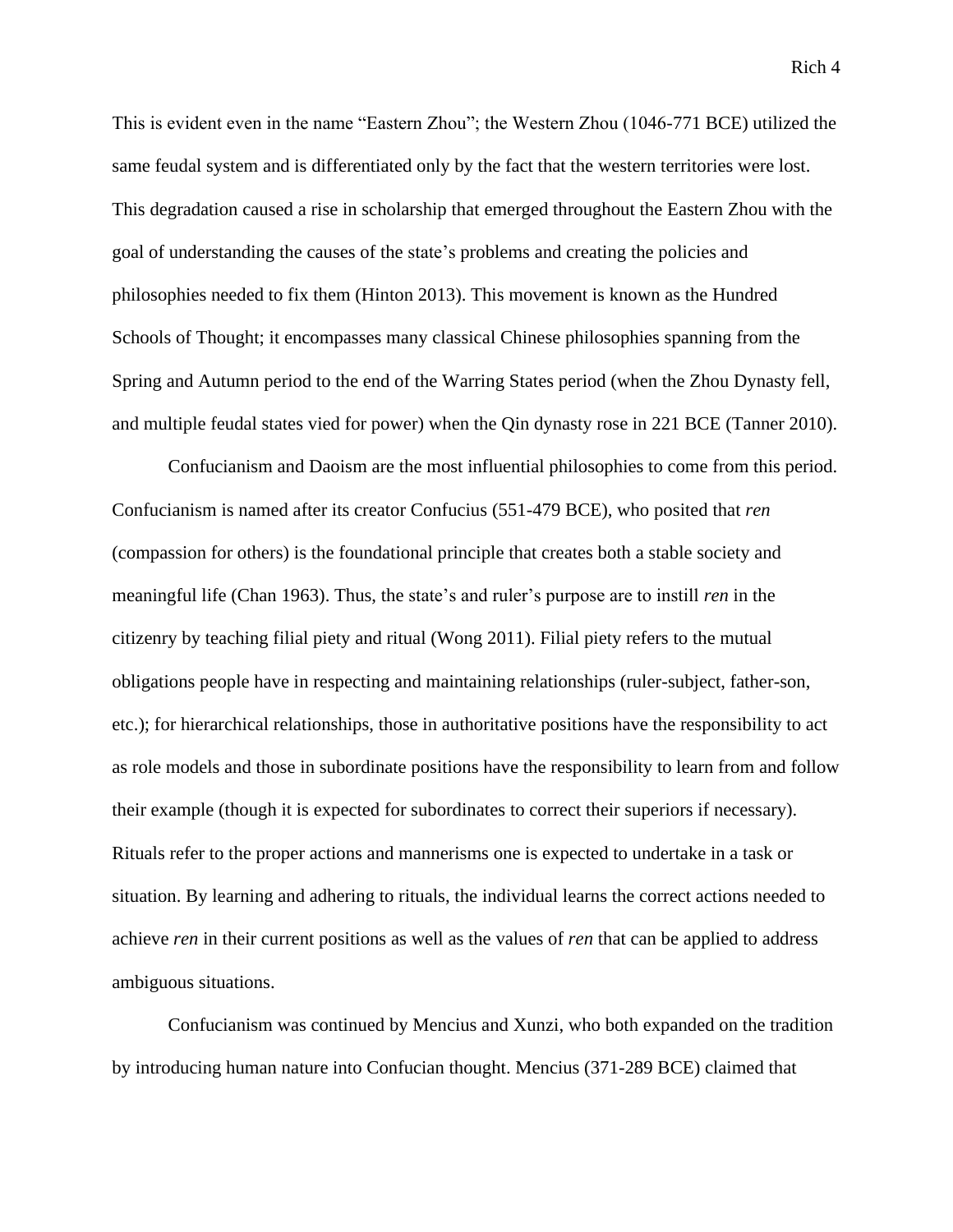human nature is inherently good because we are naturally averse to inhumane acts (evident by the universal distress caused by a child falling in a well), though we obviously maintain more reverence to relationships closer to us like with family members (Wong 2011). This means the state creates policies that cultivates the *ren* inherent in its citizens, and the desperate conditions of a poor state is what drives people to immorality, not the citizens themselves. Xunzi (298-238 BCE) was not as optimistic, as he thought *ren* was absent from human nature. Since people lack discipline and are quick to do acts that satisfy their feelings over what is right, it is up to filial relationships (starting with the state) to instill *ren* into the populous (Chan 1963). Also notable in Xunzi's philosophy is the incorporation of some Daoist elements, specifically that heaven is observable and can be reacted to, but is ultimately unknowable, and as such, we should focus on human affairs in isolation of heaven (Chan 1963). He also deviated from Confucius by saying talent and property were more important to respect than laws and people, ideas that resonates more in legalist thought<sup>2</sup> than in Confucianism (Elstein). Mencius also differed from Confucius in saying that the emperor and state needed to be constant authority figures (Mencius 2013), whereas Confucius relegated them to figureheads in an ideal state (Confucius 2013). To this end, both Mencius and Xunzi believed the ruler/state were always necessary in the citizen's lives, but Confucius believed that a citizenry that knew *ren* could be relied on to govern themselves and teach *ren* to their children.

Daoism, originated by the semi-mythical Laozi (600-400 BCE?)<sup>3</sup> in his *Dao De Ching*, is centered around the metaphysical concept *Dao*. The term *Dao* is directly translated as meaning

<sup>&</sup>lt;sup>2</sup> Legalism was another philosophy originated in the Hundred Schools of Thought that prioritized strict state control and using laws as ways to punish and reward people into being ideal citizens (Goldin 2018). Hsun Tzu's disciples became the originators of this movement, though Hsun Tzu himself is classified as a Confucian.

<sup>&</sup>lt;sup>3</sup> It is debatable when or if Laozi lived; it is even theorized that he was the personification of preexisting beliefs compiled into the *Dao De Ching* by an unknown author(s) (Morgan 2001). Regardless, Laozi is commonly referred to as the founder of Daoism.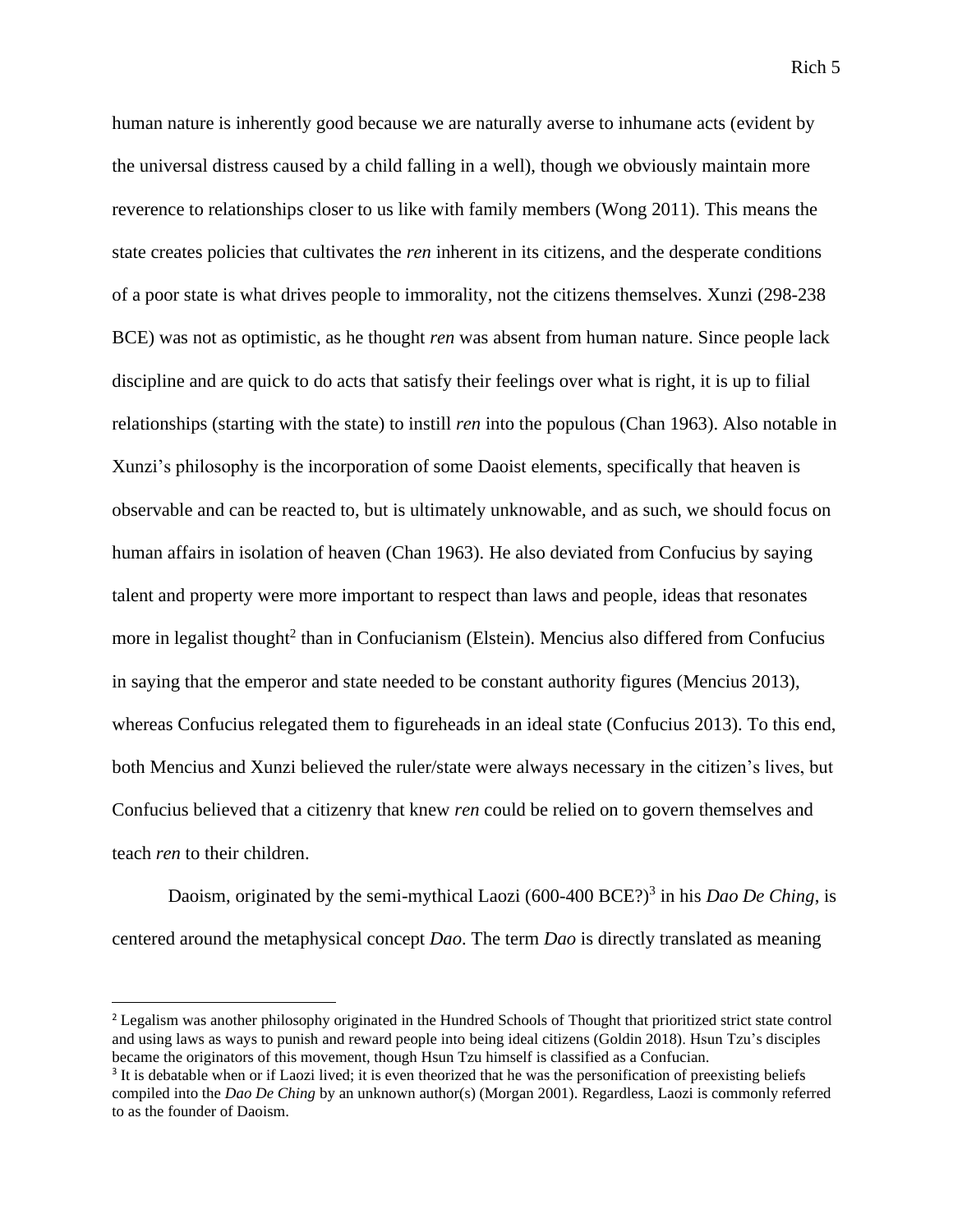"way"; it refers to a universal and everlasting process of change that everything in the world abides despite having individual characteristics (Hinton  $2013)^4$ . This can be conceptualized as a life cycle; living beings are born, age, die and decompose, but although this process affects each type of being differently (i.e a human vs a tree), they are all following the same cycle, or the same *Dao*. The term *Dao* can refer to a specific cycle (the life cycle, the seasons, etc.) and the cosmological rule of constant change. Complementing this is the principle of *wuwei* (meaning action/nonaction), which promotes purposeful actions when needed and inaction otherwise (Chan 1963). Daoist believe people (and states) struggle often because they act unnecessarily and thus go against the *Dao*, so they embrace inaction as viable strategy. These principles applied to the state emphasize a restrained government that acts only when the citizen's needs are at risk (like in cases of invasion or famine) and abstains from its citizens' lives in all other matters (Feldt 2010). Where Confucians believed that the state was responsible for instilling or cultivating *ren* into its citizens to create a stability, Daoist believe that instability is directly caused by excessive state action (Chan 1963). This is because strict rules are incapable of changing according to the *Dao* and obsessive acting only induces unnecessary conflict.

The main difference between Laozi and Zhuangzi (399-295 BCE) is that Zhuangzi focused more on how to apply the *Dao* to personal life (Hinton 2013). Daoist doctrine remained the same between the two; Zhuangzi mainly reiterated a lot of the points made in the *Dao De Ching* in a different literary style. Some points Zhuangzi made that Laozi did not include state/society creating values and desires that obstruct and manipulate what is necessary for a good life (Zhuangzi 2013) and Confucian values being a second-best option compared to Daoism (if you must have an interventionalist state) (Zhuangzi 2013). Zhuangzi was also unique in that

<sup>4</sup> Confucius also used the term *Dao* in *the Analects*, but his interpretation referred to the pursuit of *ren* and is unrelated to the Daoist interpretation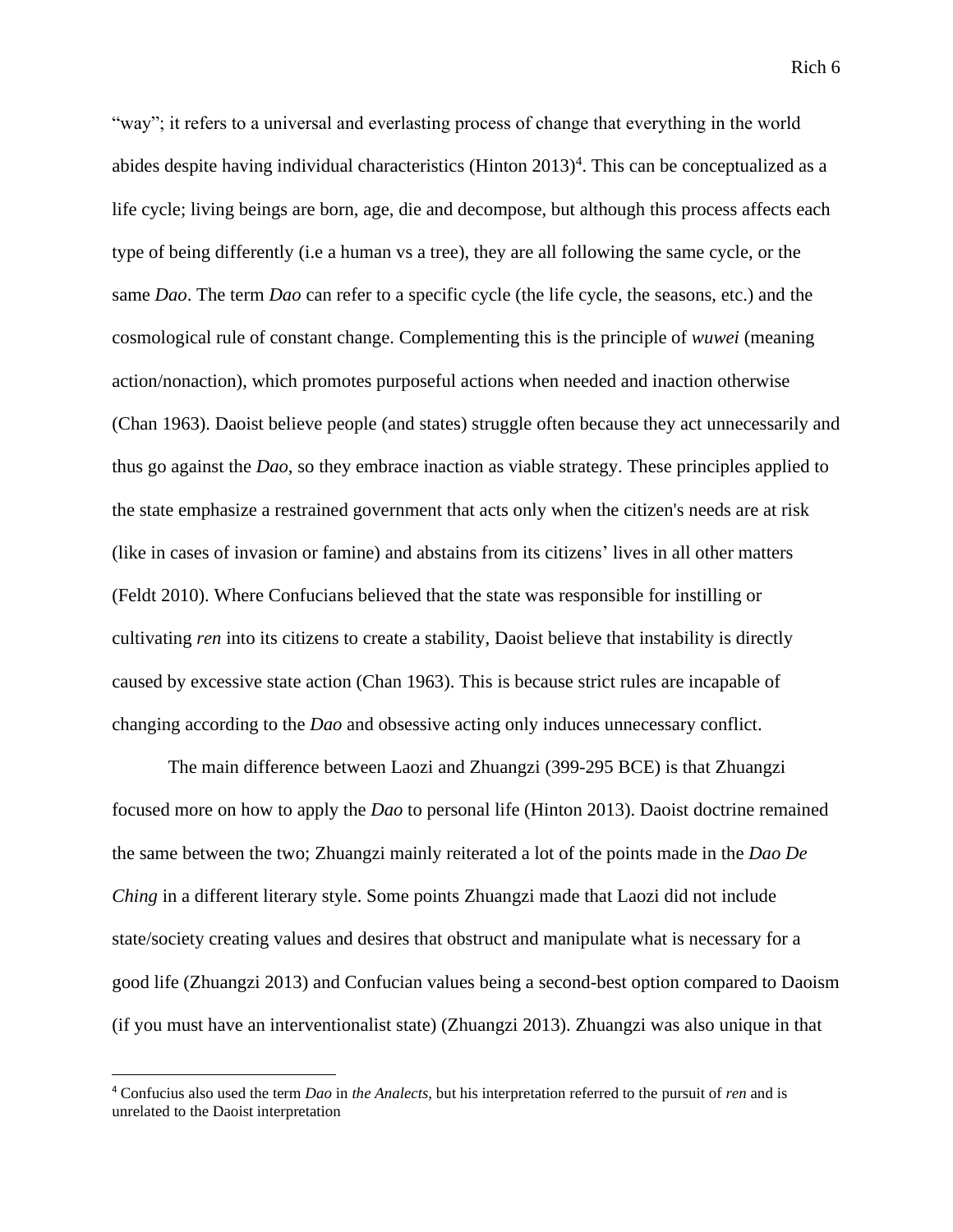he considered the self (or rather the individual's attachment to it) as the cause of personal problems because valuing it too much was incongruent with the *Dao* (because death was a changing state of life) (Zhuangzi 2013). This, in conjunction with the continued acknowledgment of Confucianism as a semi-viable state, gave Daoism credence as a personal philosophy that could be integrated into other ideologies and likely encouraged the gradual shift from philosophical to religious Daoism seen past the warring states period (Morgan 2001). It is also worth noting that Zhuangzi heavily commented on Confucianism (even using Confucius as a character in his book) (Zhuangzi, 2013), but his Confucian counterparts rarely commented on Daoism, instead focusing on other philosophies like Yangism and Mohism (Mencius,  $2013$ )<sup>5</sup>. Xunzi was the most critical Confucian against Daoism, criticizing Laozi by saying that his philosophy did not describe how people actually live (nor how they wanted to live) (Chan 1963); Mencius never referenced Daoism at all.

#### **Philosophy Summary: Western**

American libertarianism refers to the focus in limited government and free market economics predominantly seen in the 19th and 20th centuries (though it remains relevant in modern American culture too) (McClelland 1996). This philosophy was cultivated in colonial America as a result of the dissatisfaction and alienation colonists felt towards Britain during the 1700's (Axelrod 2007), in addition to the spread of natural rights-based thinking dominant throughout the enlightenment (McClelland 1996). Natural rights (derived from natural law) refer to principles deduced through reason outlining the rights of individuals in a state of nature (i.e no governments); many critiques towards the British government, including those found in the

<sup>&</sup>lt;sup>5</sup> The *Dao De Ching* has many ideas that could be used as critiques of Confucianism, but it is unknown whether Laozi was referring to Confucius, as he and his specific principles was never directly mentioned in that book.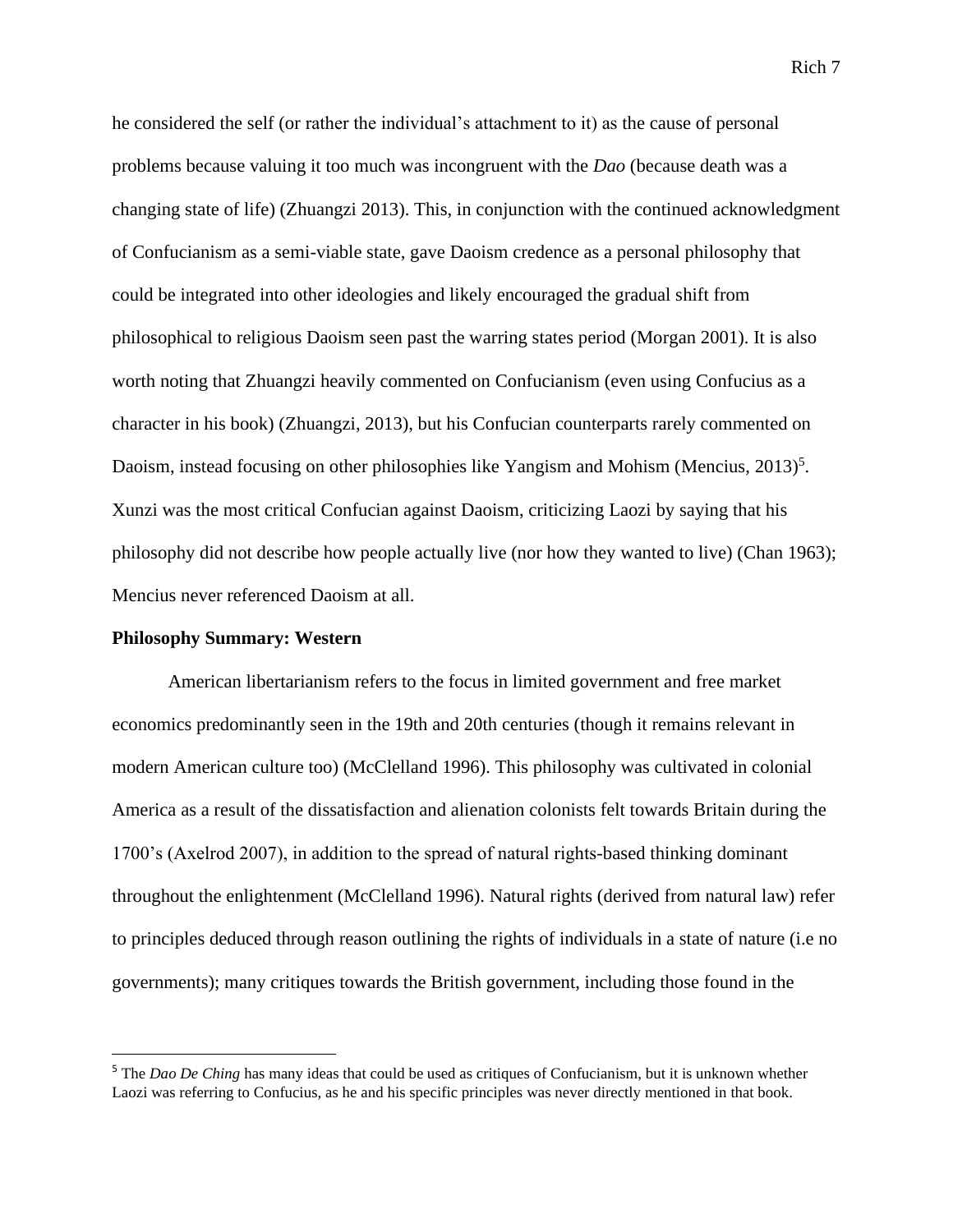Declaration of Independence, focus on their violation of the colonist's natural rights (Axelrod 2007). Natural rights are a product of the Protestant Reformation and the increased skepticism towards Catholic traditions (especially in protestant countries like Britain), specifically the questioning of divine right arguments (Russell 1945). The period between the Reformation and American Revolution (17th and 18th centuries) marks a transition from the social stratification innate to divine right monarchism to the focus on equality in libertarianism, a change caused by the introduction and development of natural rights arguments (Russell 1945). As such, I will start with British social contract theorists (Hobbes and Locke) who first posed these arguments before covering the influence of the enlightenment and ending with the American libertarian perspective portrayed by Thomas Paine in his book *Common Sense*.

In social contract theory, the form and function of the state is predicated on how people act in a state of nature (McClelland 1996). It was thought that any reasonable person in the state of nature would deduce natural laws and from it natural rights, which are inherent principles of life that everyone shares (the most universal and important being self-preservation and equality). Since natural laws are difficult to enforce in the state of nature, people create and consent to governments, sacrificing some of their natural liberties in exchange for security. Hobbes, Locke, Paine and most enlightenment era thinkers all shared these premises; their differences mainly concerned human nature and what government type was best suited to protecting natural rights.

Hobbes (1588-1679 CE) and Locke (1632-1704 CE) wrote their seminal works *Leviathan* (1651 CE) and *The Two Treatises of Government* (1689 CE) in response to similar ideas and events. Both books challenge the divine right argument (Locke, in fact, dedicated the entirety of his first treatises to criticizing Robert Filmer's variation on the theory (Filmer, 1680))<sup>6</sup> and both

<sup>6</sup> It is likely that Hobbes was responding to Filmer too in *Leviathan* since they lived during the same time and Filmer's *Patriarcha* was popular with the British monarchy (Filmer 1680).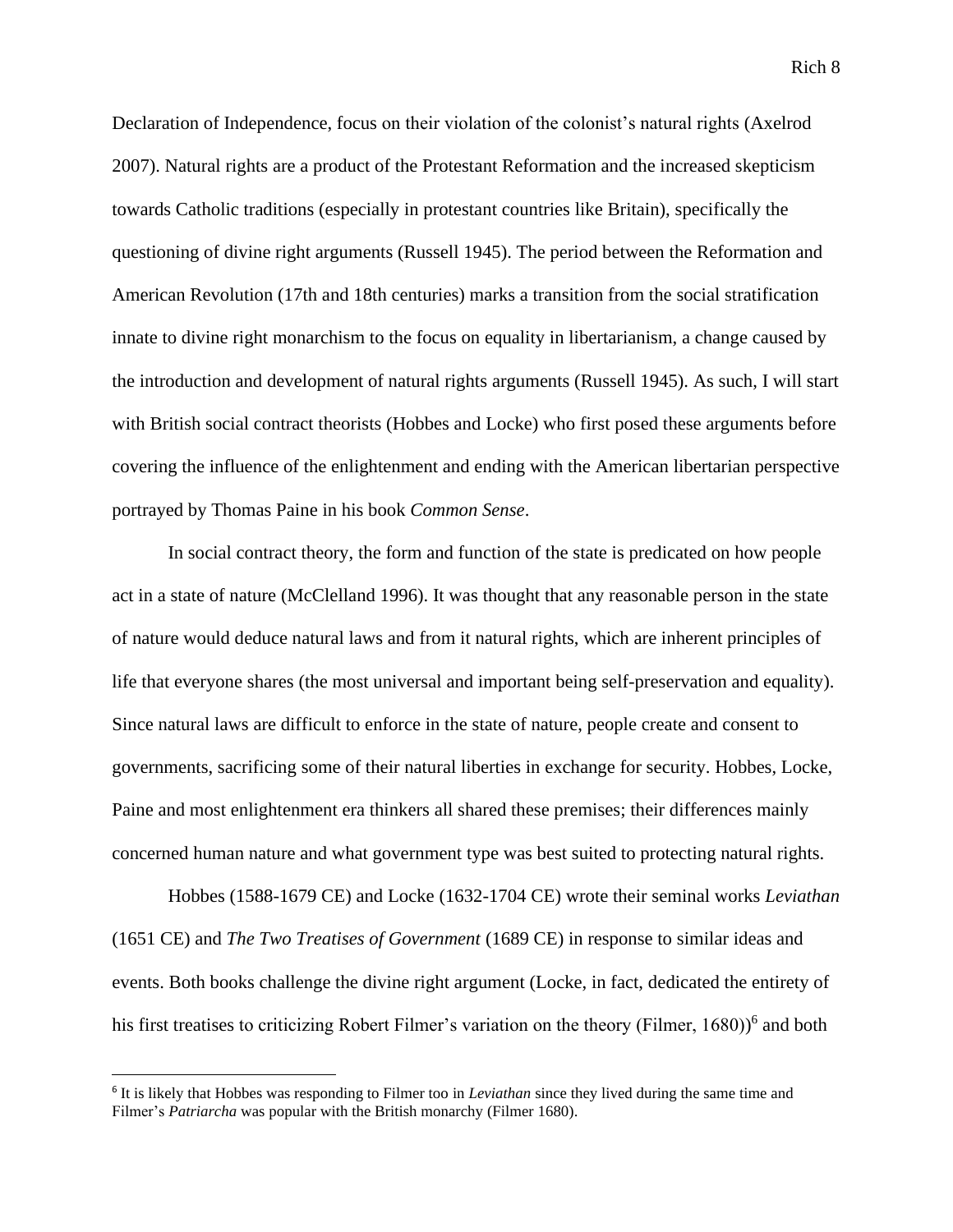writers were influenced by the English civil war (1642-1651 CE) fought between parliament and the monarchy (Pattison). Their differing statuses during the war, however, best epitomizes their difference in philosophy. Hobbes was an associate of the British monarchy and wrote *Leviathan* during the war, whereas Locke wrote *The Two Treatises of Government* 30 years separated from the event without ties to the monarchy and with hindsight of the temporary Parliament state established during the war (McClelland 1996). Thus, Locke had more of a reference of a nonmonarchical state and less investment in Britain's institutions compared to Hobbes.

The greatest philosophical difference between Hobbes and Locke is that Hobbes thought the state of nature inevitably led to war, but Locke thought cooperation could exist without a state. This difference permeates throughout both *Leviathan* and the second of *The Two Treatises of Government*. Hobbes's view is based on a selfish and opportunistic conception of human nature; people are inherently self-interested and narcissistic (since you only know your own thoughts, you presume yourself to be superior to others), so we are primed to conflict with others to expand our power (resources, influence and prestige). Though we desire power, our understanding of natural law (self-preservation and everyone being born equal) makes us skeptical about the abilities of others to do us harm and thus we willing to engage in peaceful, risk-aversive compromises with them. The state is the result of this compromise; it is an entity to which individuals surrender their power in exchange for common laws, defense and punishments, which removes ambiguity and thus facilitates risk-free exchanges between citizens. Locke, in contrast, believed that since any reasonable person would be aware of the natural laws, you can expect most people in a state of nature to respect each other's rights because they would in turn respect yours (the idea being that people in the state of nature would mutually agree to punish breakers of the natural law). Thus, the state is not required for societies to form because it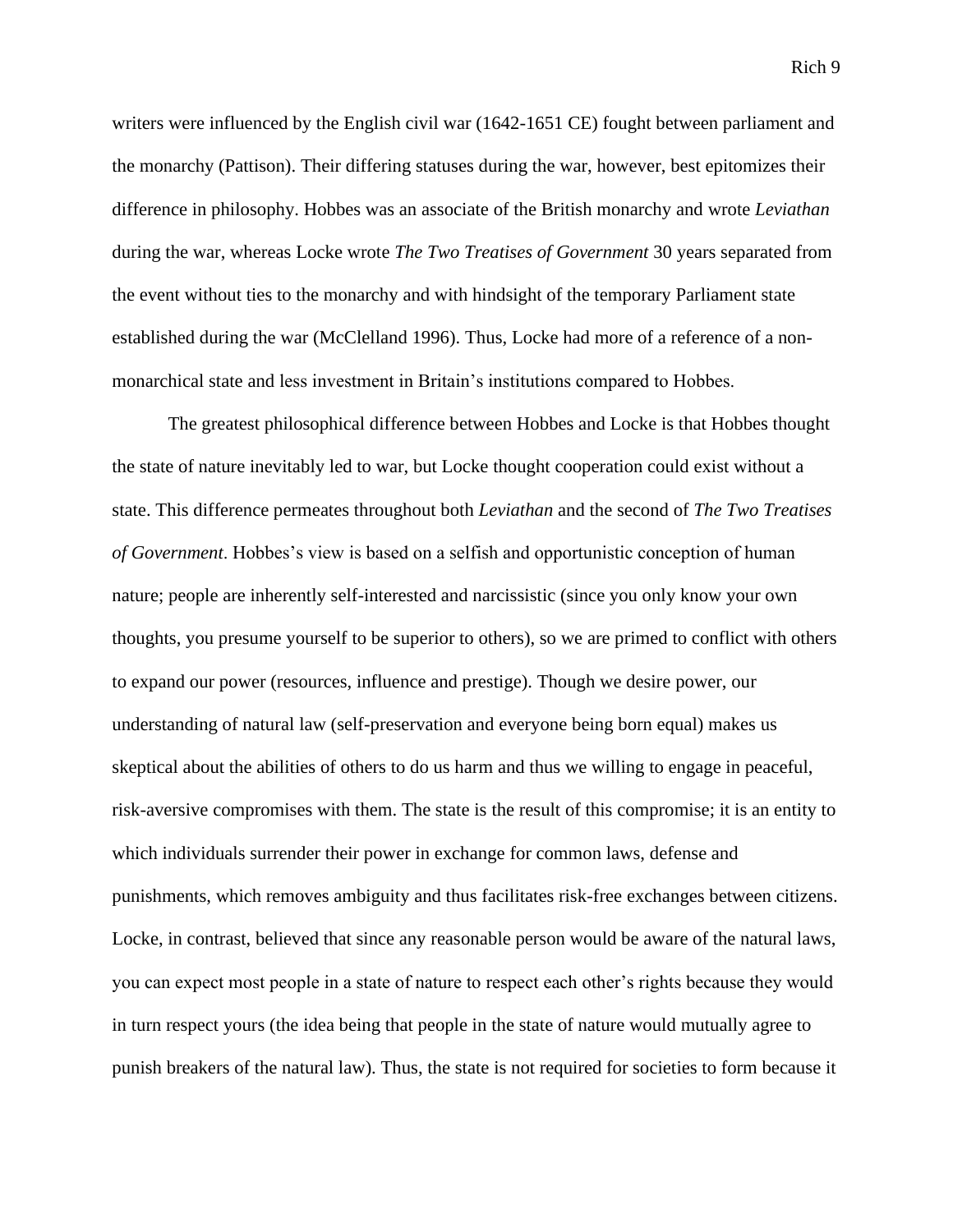would be in everyone's interest to cooperate rather than engage in war. Instead, the state forms as a convenience to enforce natural laws and organize labor more efficiently, which provides a better life to its citizens when compared to the state of nature. Other aspects of Locke's theory follow from this point; property can exist within the state of nature because people can be expected to respect an individual's right to own their labor and democracies (preferably direct, but representative are logistically better) are the preferred system of government because they retain more natural liberties compared to other governments. Hobbes, in contrast, believed that most rights (like property) unrelated to self-preservation are dependent on the state because mutual trust does not exist in the state of nature. Also, despite the future association between natural rights and democracy, Hobbes preferred monarchies as the ideal state because they consolidated power within a single, consistent authority figure that can create more stable laws compared to democracies. In sum, Hobbes believed that the state was a remedy for the abysmal state of nature conditions, whereas Locke thought that the state was a refinement of the state of nature's best aspects.

Locke's favorable perspective of the state of nature continued through enlightenment era political thought (McClelland 1997). Though Locke clearly preferred democracies over monarchies, he emphasized in his second treatise that whatever government the original founders of a state (and people who subsequently join) agreed to is the government they should pursue. In fact, though the second half of his second treatise is dedicated to explaining difficulties common in monarchies, it is framed more as a critique of the British crown's failure to protect natural rights than claiming monarchies are unable to protect natural rights at all<sup>7</sup>. The enlightenment's heavy focus on human reason is why monarchies shifted from being unideal to detestable

<sup>&</sup>lt;sup>7</sup> Locke believed that monarchies formed because early states replicated the hierarchy found in the family structure; they did not have to form through usurpation or conquest.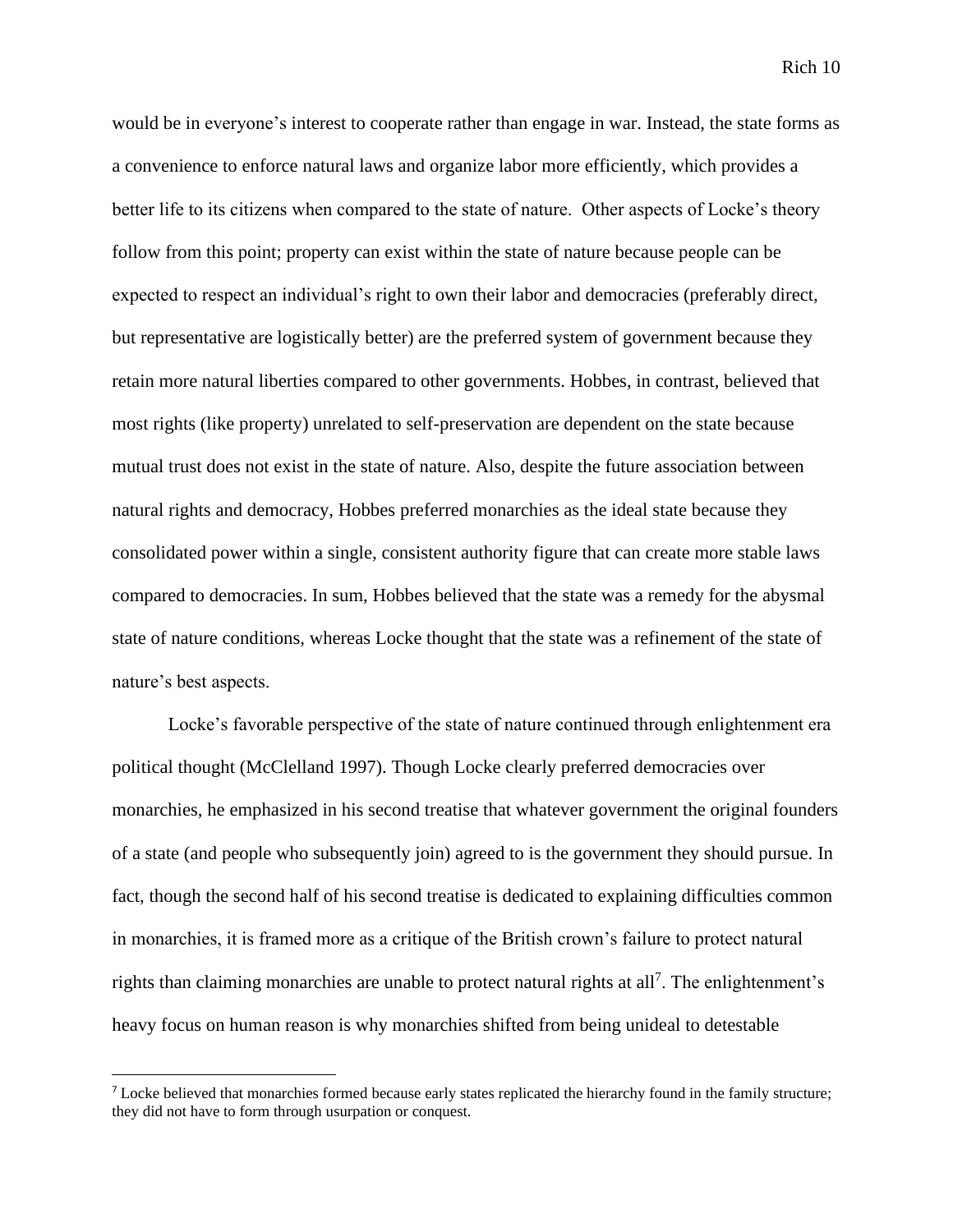between Locke and Paine. Since the state of nature and natural laws were deduced by reason alone, enlightenment thinkers glorified them, any state that emphasized them was considered just and states formed from other precedents (like monarchies) were deemed unjust (McClelland 1997). This culminated in Paine's *Common Sense* (1776 CE), where he states that governments are a necessary evil whose only purpose is to ensure a society's defense and enforce laws, and that they are only justified as a representational democracy. This is evident in Paine's critiques of the British crown; he focuses on their failure to protect English colonialist against the French and Indian tribes during the Seven Years War, their policies restricting and taxing colonists in ways other British citizens were not and their lack of representation in Parliament. Paine also characterizes of the monarchical system as an intentionally confusing tyrant state that lacked any right to rule outside of conquest. These critiques are emblematic of those found in Locke and the enlightenment; the British broke the social contract by failing to protect (or even by infringing upon) the colonial citizen's natural rights. Paine is notable among other enlightenment era thinkers for basing his polarization of natural-right based democracies and monarchies on practical examples of the deficiencies in monarchies rather than supposed injustices as theorized by other enlightenment thinkers, and it is likely why American libertarianism prioritizes government noninterventionism and natural rights so heavily.

#### **Justification for the State**

An interesting trend across eastern and western thoughts is the gradual secularization of the state. Divine right arguments were used to justify monarchs in both European and Chinese culture prior to the Zhou dynasty (Tanner 2010) and as late as the 19th century in Europe (Russell 1945). I explained how the social contract and subsequent enlightenment thinkers were the result of the reformation, but the transition seen in China warrants further explanation.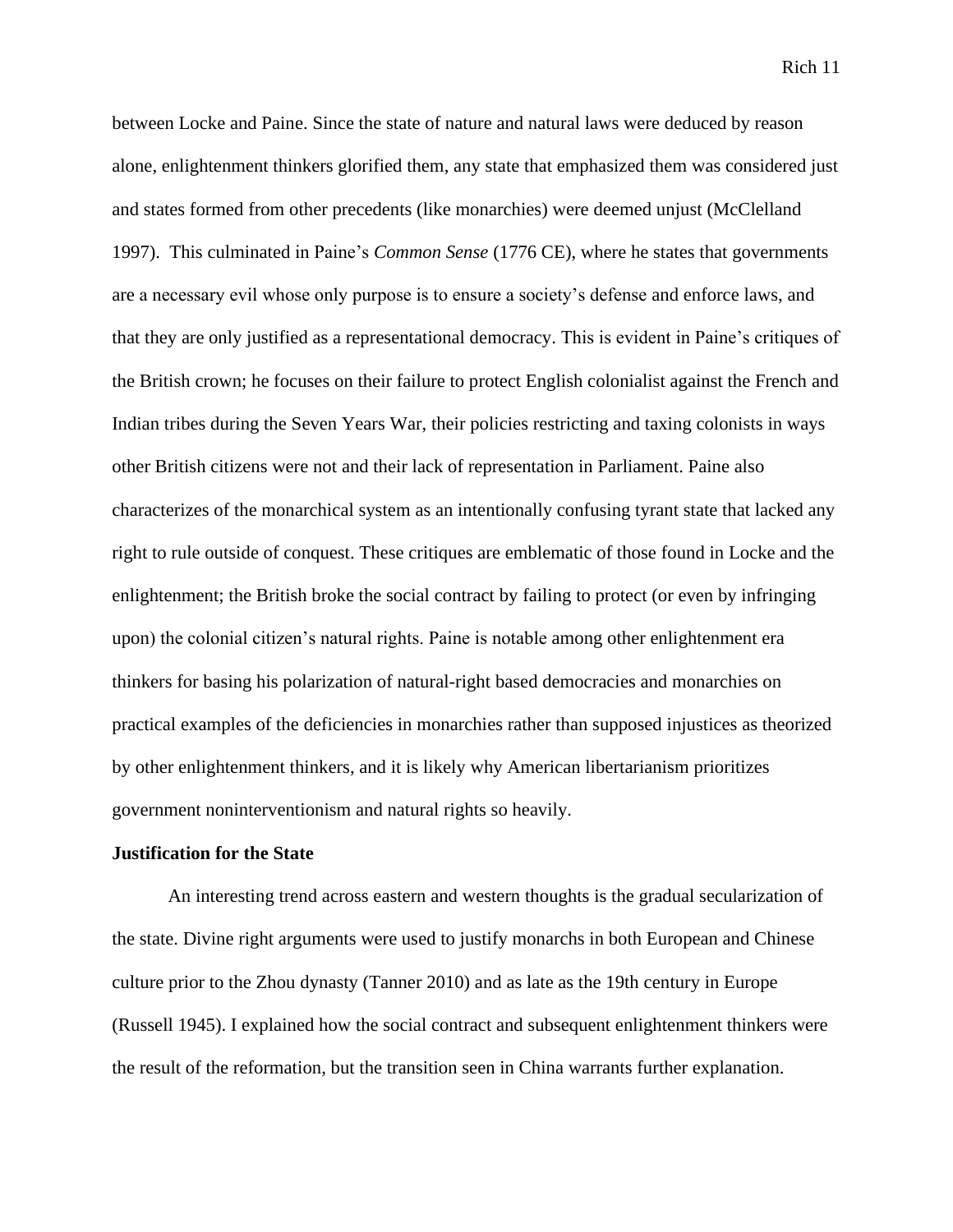Traditional Chinese thought posits a three-way relationship between heaven, earth and humans, where heaven was given the most influence and was thought to create principles that regulates the other two. (Chan 1963). Governments were subject to *tianming* (the mandate of heaven) which determined what policies and actions created successful states or led to ruin through war, uprisings and/or economic or natural disasters (Chan 1963). The Shang dynasty (whom the Zhou dynasty proceeded) believed heaven had tangible influence in human affairs and the emperor was thought to be directly related to heaven and influential spirts (Morgan 2001), essentially making him a god king (Hung 2019). When the Zhou dynasty overthrew the Shang, heaven was recontextualized as ideals and processes rather than a tangible authority, and its influence on the human world became more subtle (Chan 1963). This manifested as *ren* for Confucians and the *Dao* for Daoist, ideals that are archivable for any state or individual who labors to learn them. Though *ren* and the *Dao* are created by heaven, the consequences of following them occurs solely within the human realm without overt divine interventionism. It was argued in *The Analects*, for example, that the citizenry *ren* makes them more effective citizens which strengthens the state; heaven does not directly bless the state to be successful. Likewise, the social contract theorist's separation of God from governments formed out of the state of nature meant that the state was formed by people alone, and thus its successes and failures were human caused as well. For both cultures, removing supernatural justifications for the states meant philosophies justified the state's authority by their adherence to principles (*tianming* and natural rights respectively).

An explanation of differences between the western and Chinese conceptions of heaven is warranted to strengthen this comparison, the most notable of which being agency. Heaven in the west is synonymous with God; the will of heaven is whatever God decrees and any form of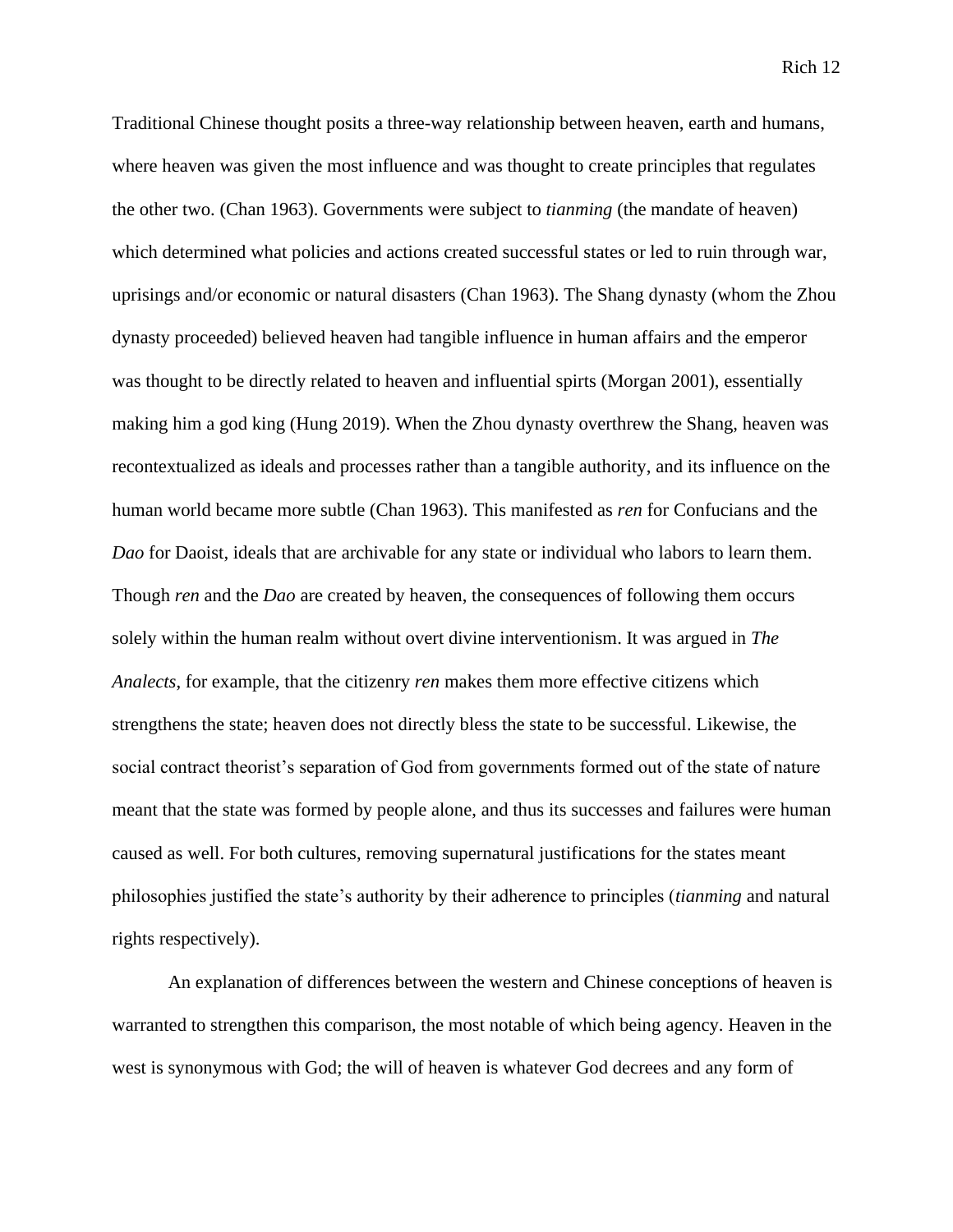divine intervention in human affairs is attributed directly to Him. In Chinese culture, however, who or what creates *tianming* is not emphasized (Hung 2019), and the will of heaven had to be deduced through shamans, divination and observing the environment (Morgan 2001), meaning heaven was ambivalent towards humans. This was certainly true for the Zhou culture, whose myths avoided the topic of world creationism and focused instead on the creation of society and the state (Tanner 2010); in fact, both Confucian and Daoist texts reference famous kings to strengthen their arguments. Even within the Shang culture, god-kings were thought to have had a connection with heaven, but they did not control heaven (Morgan 2001). Regardless of these cultural differences, the comparison I suggest is predicated on the divine right to rule being the same between these cultures, which was true for both divine right European and Shang states despite Shang rulers being attributed with more divinity.

#### **Ideal Governance**

The most substantial difference between Chinese and western thought is the integration of the state and the individual found in Confucianism. Confucians argue that the state and the individual are reciprocal entities that facilitate or hamper each other's growth. The state's purpose is to teach *ren* to its citizenry, and citizens knowledgeable in *ren* in turn creates a perfect society (Wong 2011). A parallel can be made here in Hobbes's theory, which is predicated on the idea that the state is necessary for individual's success and vice versa (since more citizens in a state makes the state stronger by increasing its collective power) (Hobbes 1994). Both *The Analects* and *Leviathan* attribute consent as a factor in determining the ruler's authority; losing *tianming* and failing to surpass the state of nature are both justifiable reasons to abandon an authority, so the right to rule is not absolute. However, the goal of the Confucian state is the moral development of its citizens, an obligation not found in the Hobbesian state. Hobbes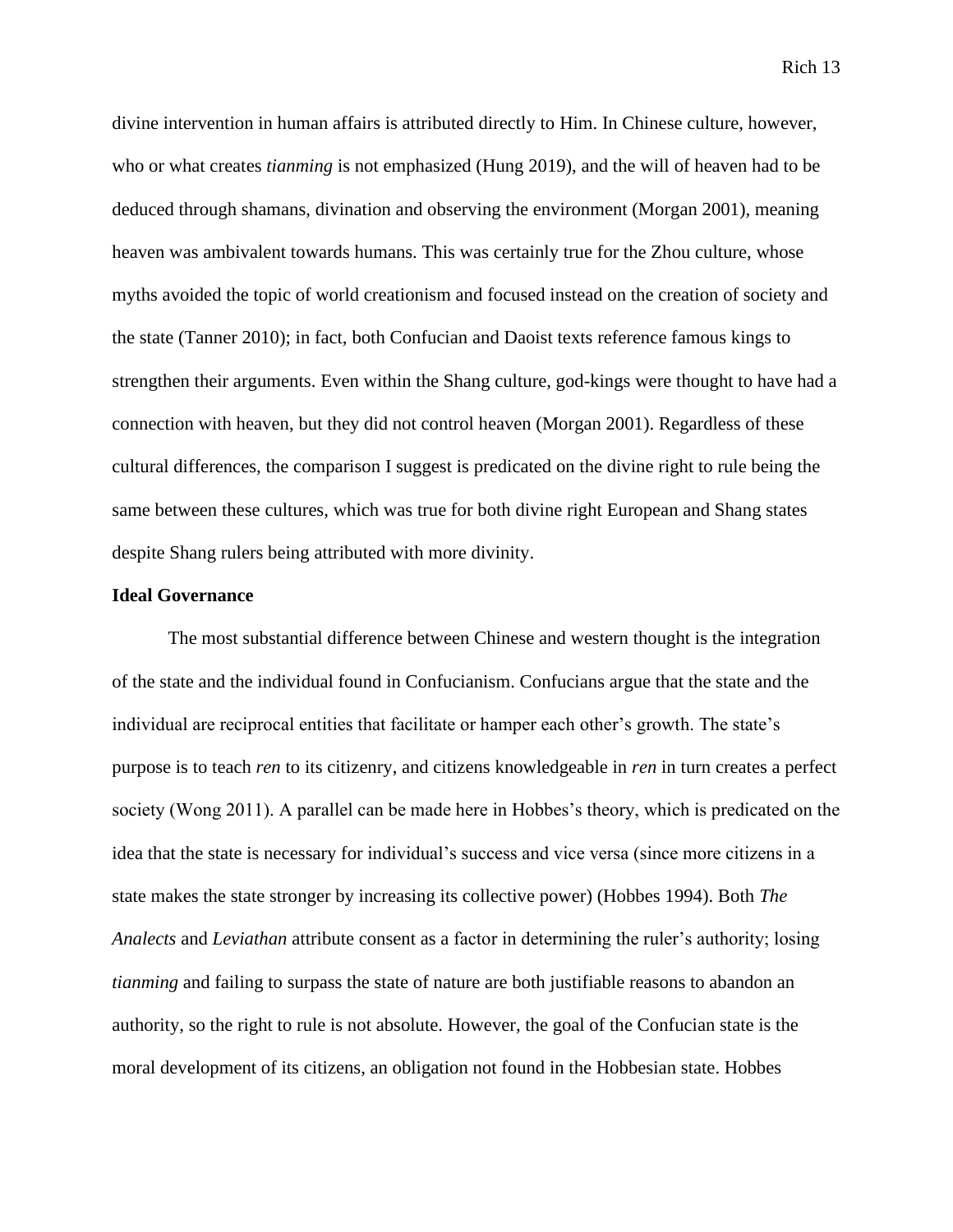deemed any action not restricted by the ruler nor an infringement of natural law as allowable, the state is not inherently responsible to instill morality in the individual. Though a ruler can enforce laws based on morality, Hobbes did not believe in a set moral code of which all states must adhere to be successful. Thus, Confucius's successors were favorable towards the state's authoritative power in its citizens' lives (Chan 1963), whereas the philosophers who followed Hobbes became more concerned with limiting the state's power over the individual (McClelland 1996). This is intuitive; the more intertwined the state and citizens are, the more authority the state needs in the citizen's affairs to be effective.

Daoism also emphasizes the relationship between the state and the individual, though unlike Confucianism, this relationship is corruptive. Daoist see state values as unnatural and obstructive to the citizen's understanding of the *Dao* (Zhuangzi 2013). The Daoist state is more akin to the western perspective in this regard, where it is treated like a tool that facilitates the citizenry rather than teach them. It should be emphasized however that none of the western thinkers thought the dangers posed by the state were as spiritually insidious as the Daoist portray. Paine's "necessary evil" description of government is a likewise negative view of the state, but he was more concerned with the abuses of power the state could physically impose on people rather than its ability to create unnatural desires within the individual (Paine 2020). Although western thinkers differed in how extensive the state's responsibilities were, they always thought that the state needed to have a consistent presence, which is not shared in how Daoist states could theoretically be completely non-active when appropriate (Feldt 2010).

The growth and sustainability of the ideal state differs between the Confucian, Daoist and Western philosophies. It is argued multiple times in both Confucius's *Analects* and Mencius's titular book that a just ruler draws support from citizens in unjust countries because they want to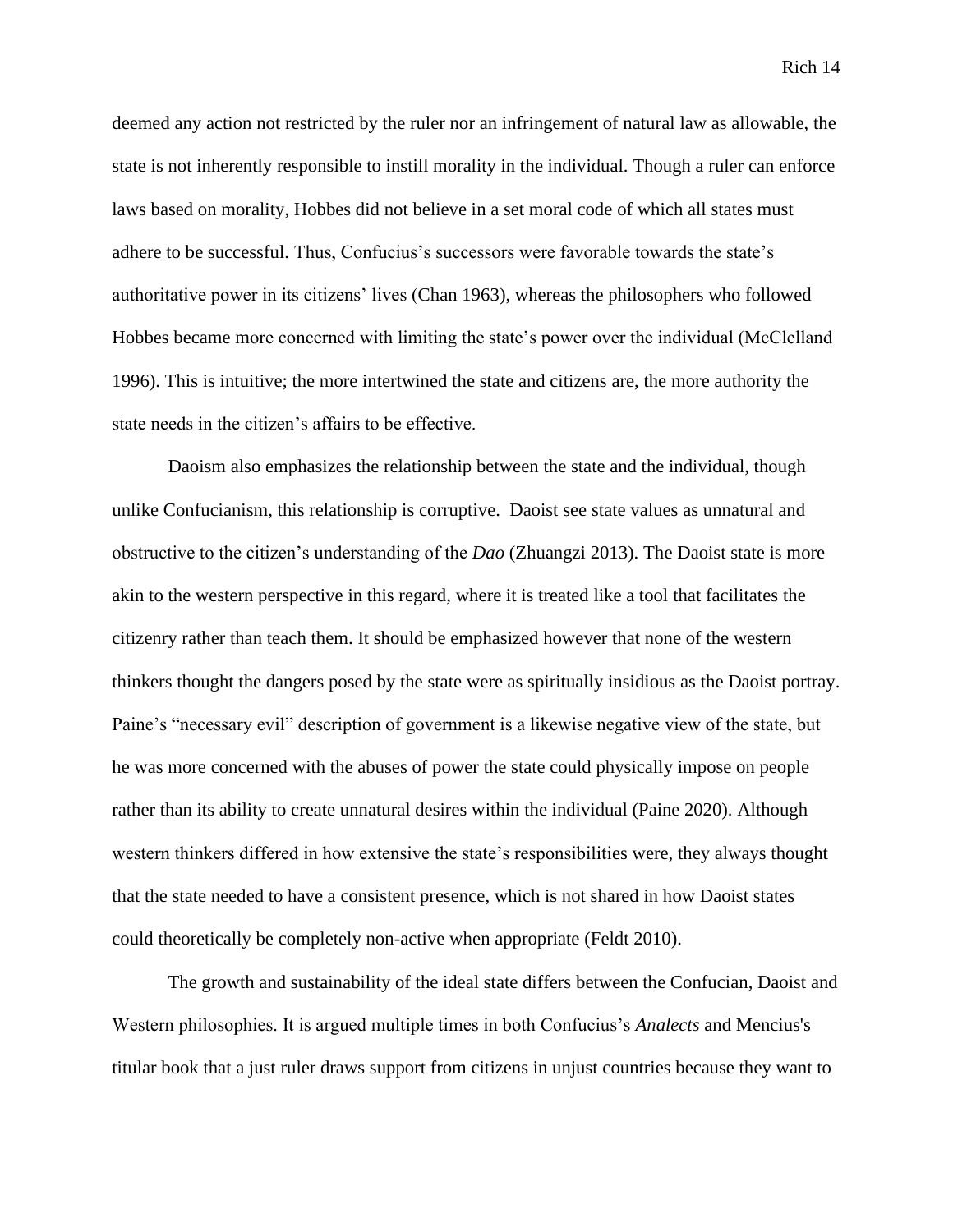be ruled by an emperor with *ren*, thus bolstering the just state while diminishing the unjust states. Western thinkers, in contrast, do not focus on how states expand their power, but rather on maintaining what they have according to natural law. All the western philosophers agreed that self-defense was quintessential, which is why they all agreed on common laws and defense forces being justified despite the differences between Hobbes, Locke and Paine. Both Laozi and Zhuangzi believed that restricting desires in things like wealth and power protected the citizens because invaders would have no reason to attack, and citizens would have no reason to steal.

In sum, when the state is integrated into its citizen's lives, the optimal state is justified by being run virtuously, whereas an integrated state is virtuous by design. Confucian rulers must act according to *ren* because the success of the state comes from the rulers being examples for the citizens. Western thinkers, in contrast, described the optimal state as providing a minimal service (common laws and defense); the quality of the rulers does not matter so long as these services are maintained and natural rights are not infringed upon in the process. Thinkers past Hobbes (especially Paine) were broader on what counted as infringing on nature rights, but they all agreed on this premise. This is also evident in the preference for democracies from later western thinkers; since the ideal state does not require an exceptional leader, then people might as well represent themselves. Daoism agrees more with the western perspective because the state's actions are to be restricted in order to allow individual's actions to be performed uninhibitedly.

#### **Human Nature**

Similar with how the concept of heaven differed across cultures, the different views of nature must be understood to make any meaningful comparisons with human nature between Chinese and western traditions. The literal meaning of nature (physical landscapes, features, animals and resources) does not differ between cultures, but the relationship between people and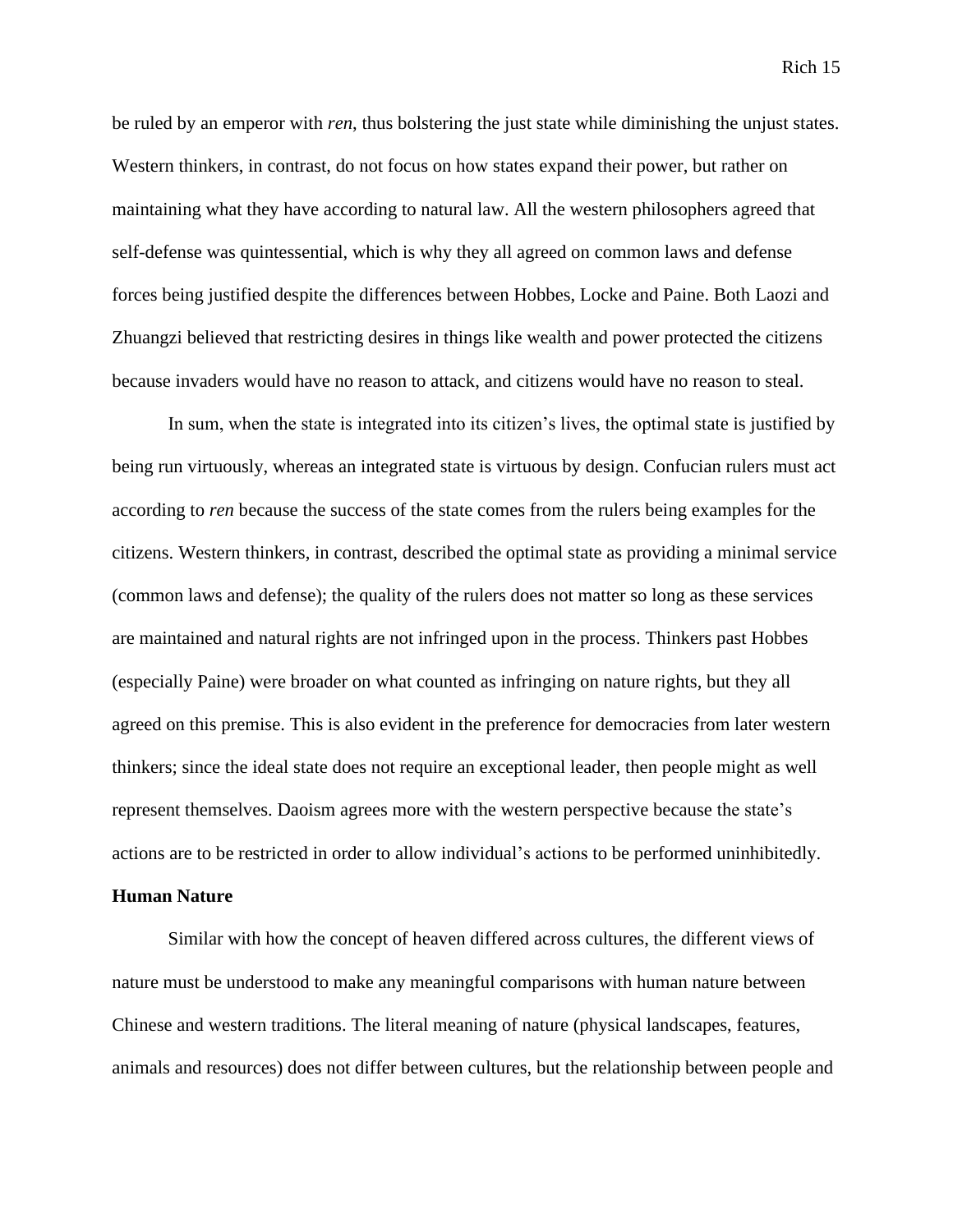nature does (Hung 2019). Western thought (at least since the social contract theorists) views nature as the state from which people originated and diverged from, which is evident by the state of nature argument and especially nowadays with post-Darwin thought (Singer 2005). Traditional Chinese thought, as mentioned before, made a clear separation between man and nature, but both entities are bound to heaven's will. The Chinese philosophies differed in how similar those relationships were; Confucius thought *tianming* affected humans and nature in reminiscent, but not exact ways, whereas Laozi thought the relationship was the same for both groups and nature followed heaven perfectly (so humans should follow nature's example and live naturally) (Hung 2019). The implication of this cultural difference is that western philosophers assumed that humans started out stateless and transitioned into governments, but Confucian philosophers assumed the opposite was true since *tianming* preordained state living for humans.

Both the enlightenment thinkers and Daoists are similar in that they idolize the state of nature<sup>8</sup> and believed that virtues<sup>9</sup> were inherent to people regardless of the state. This comparison is best expressed in *An Enquiry Concerning the Principle of Morals* (released 20 years prior to Common Sense); Hume (2008) distinguishes between natural virtues derived from intrinsic morality and artificial virtues created to facilitate societal and state functions. Though specific natural virtues are categorizable through reason, the sense of what is right and wrong is undefinable and instinctual; Hume even says the best way to know if something is a virtue is to judge your reaction to being attributed a specific trait (Hume 2008). Instinctive virtue is also a

<sup>&</sup>lt;sup>8</sup> A state of nature is never overtly used in Daoist text, however, they do refer to naturalistic conditions actions that imply statelessness, which I consider to be analogous to the western concept.

<sup>9</sup> There are considerable differences between virtues across the texts used in this paper. Since this paper is comparing where virtues originated instead of what those virtues are, I am using the word virtues to refer to a group of desirable and just traits that the individual philosophy values.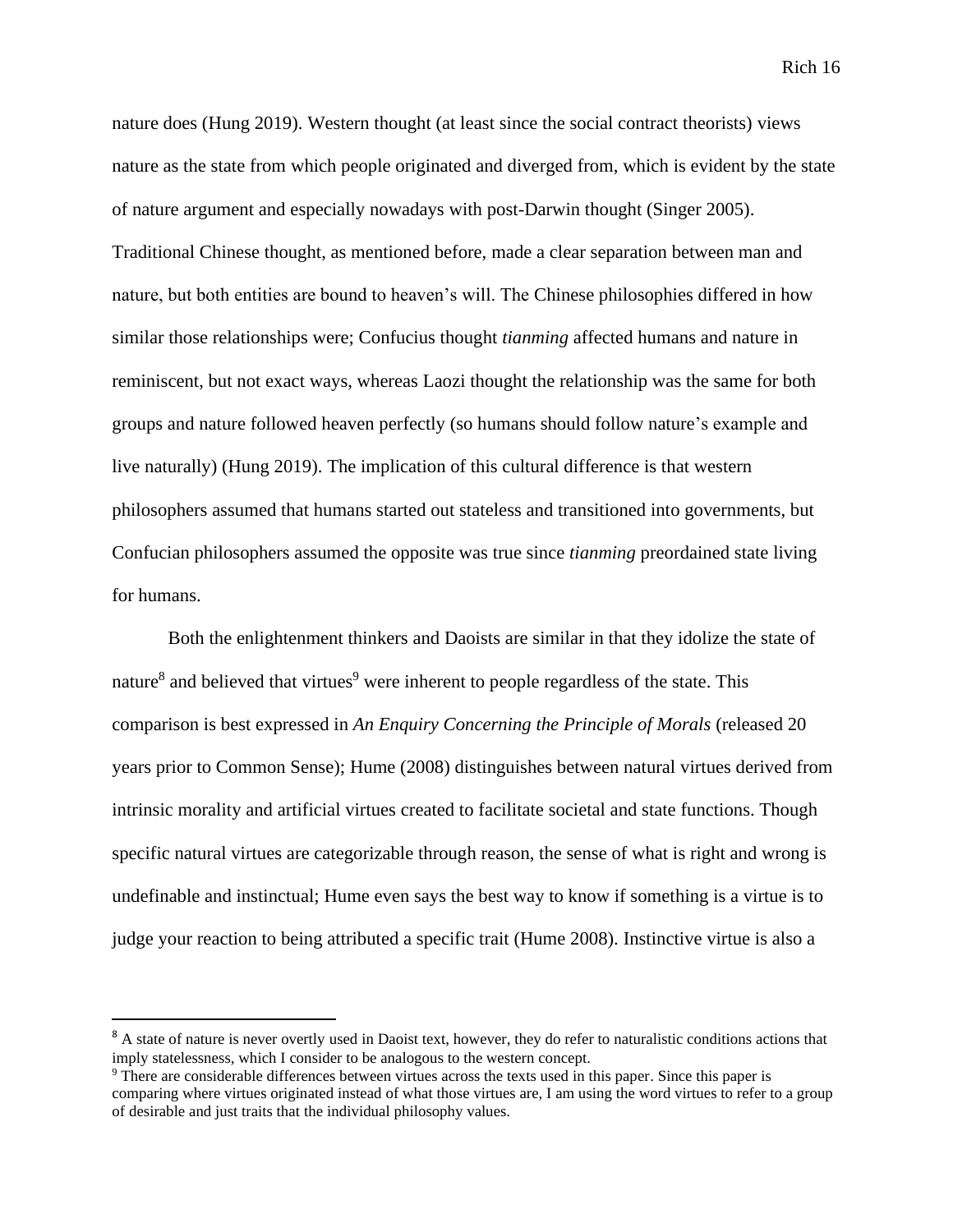defining aspect of the Daoist ethics; *wuwei* entails a spontaneity in one's actions according to the whims of the *dao* which, for morality, is based on the individual's natural inclinations (Wong 2021). Daoist value self-cultivation over social indoctrination for this reason, evident in how Laozi encouraged people to follow nature to learn *tianming* (Hung 2019), how Zhuangzi constantly references nature in his analogies (Zhuangzi 2013) and even in the first line of the Dao De Ching proclaiming that the true *dao* and the spoken *dao* were not the same (i.e the true *dao* cannot be taught) (Laozi 2013). Hume was obviously not skeptical about the corrupting influence of society on virtues, but both he and the Daoists agreed that virtues did not require a state for to exist.

These parallels are not found in Hobbes nor Confucianism. Hobbes did not believe that virtues existed in the state of nature, only self-interest did; he is the only philosopher discussed in this paper that thought virtues were a social construct. Xunzi thought that *ren* existed and could be cultivated, but it had to be taught because human nature was evil. One could argue that a negative view on human nature creates more restrictive states (Hobbes was the most open to ruler-imposed laws than the philosophers who followed him and Xunzi inspired legalism, a very restrictive philosophy (Goldin 2018)), but this does not seem to apply to Confucius and Mencius, both of whom held more positive views of human nature and yet also argued for interventionalist states. However, if we consider the subtext underlining their theories, that the state is necessary for the individual's development, then it is clear that Confucius and Mencius were skeptical that humans without the state would ever become moral, regardless of their human nature. It is argued in both *The Analects* and *Mencius* that although some people can be born sages, most people must learn to become them. Even Mencius, who claims that human nature is good, argues for a stricter state (i.e the state was always a presence in the citizen's lives) than Confucius, who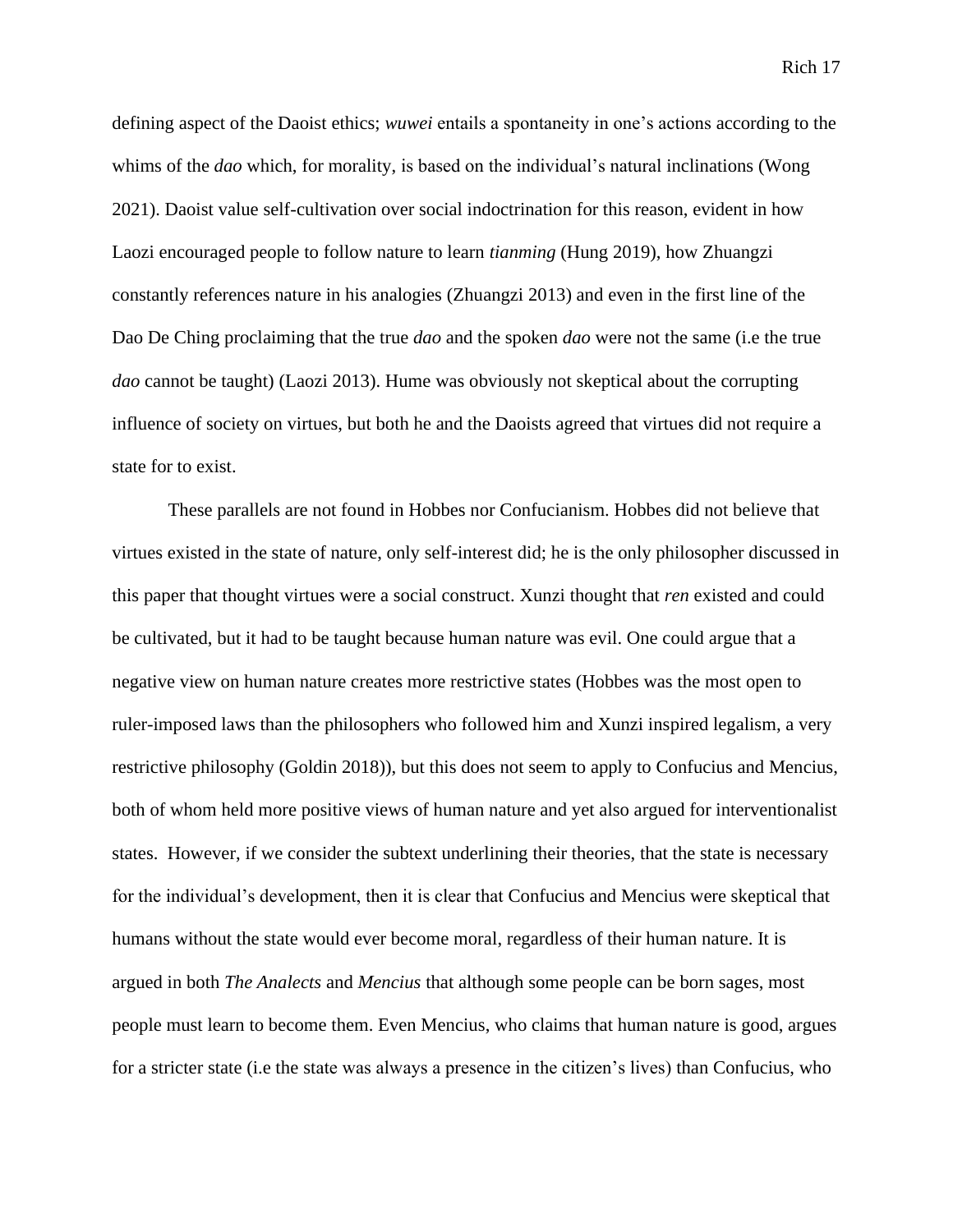was seemingly indecisive on the matter (Morgan 2001). Thus, the difference between Hobbes and the Confucians and the enlightenment thinkers and Daoists is the former's skepticism towards the ability of humans to act morally in the state of nature led to higher control states compared to the latter.

#### **Conclusion**

Three general principles of philosophical development can be derived from the analysis done in this paper. . .

1) A shift from external to internal justifications for the state results in secular state justifications. The success and authority of the state depended on the ruler's/citizen's ability to deduce, learn and abide to *tianming* and natural laws after the Shang dynasty and in postreformation Europe. Philosophies that arose during and after this shift became centralized around secular principles (*ren*, human *dao*, natural rights) and divine right arguments were refuted and/or abandoned entirely, regardless of the different conceptualizations of heaven across cultures.

2) Optimal states are based on virtuous leaders when the state is integrated into the citizen's lives and virtuous structure when the state is not. Confucianism prioritizes sage rulers as essential to the state because virtuous living is deemed crucial for the state's ability to operate successfully and filial piety places rulers in teaching roles for their subjects. This relationship is corruptive in Daoism, so Daoist rulers must instead prioritize *wuwei* in state interventions where selective action is utilized. Success comes from the state following the *dao* rather than its ruler. Western traditions adhering to natural law arguments likewise idolize states which adhere most closely to the natural laws rather than the qualities of its ruler. Hobbes was the most supportive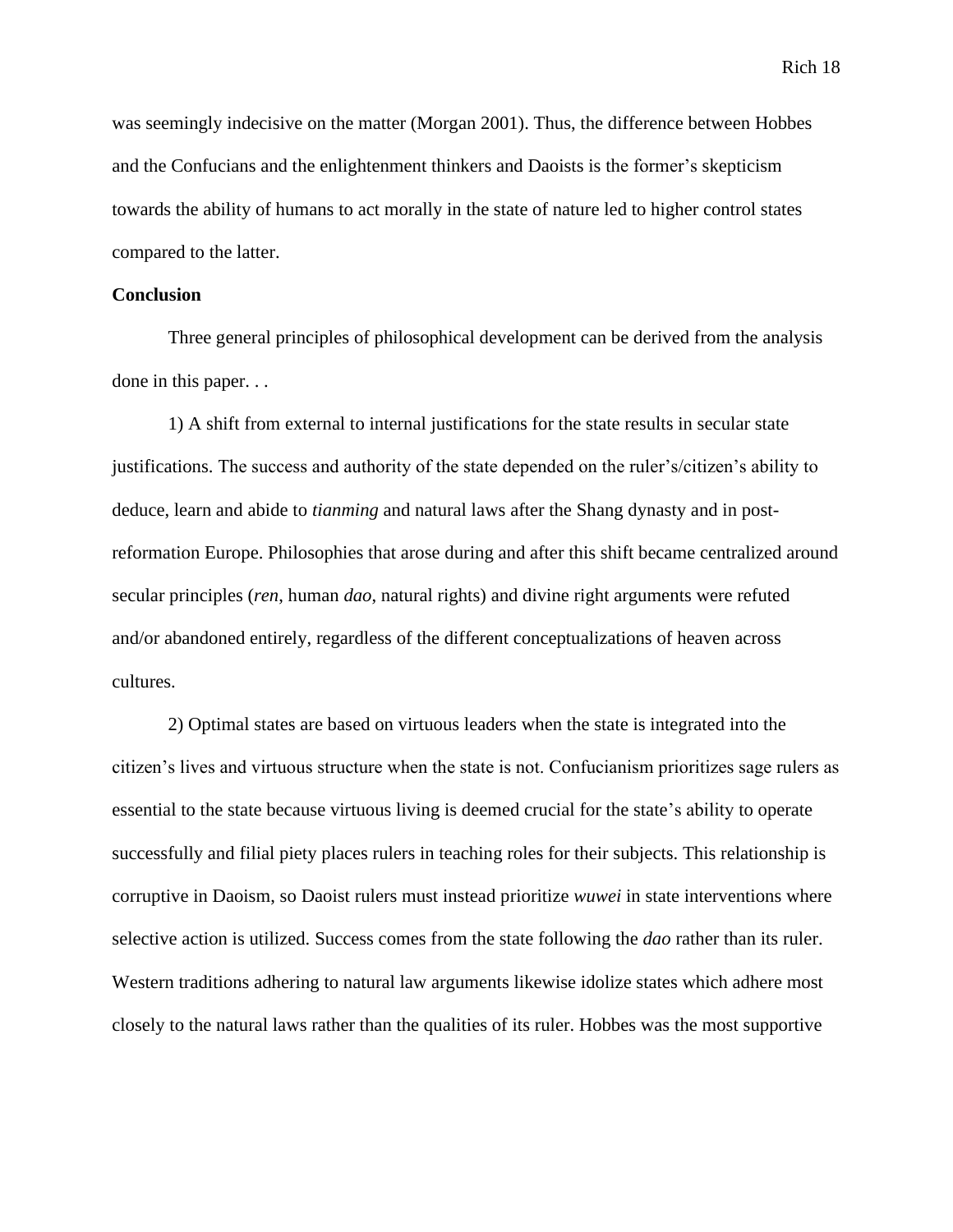of monarchies (and the most pessimistic of the state of nature), yet even he valued kings for their institutional role as consolidates of power rather than their qualities.

3) Philosophical skepticism towards human nature creates more restrictive governments. Unless virtues are both attributed to and can be achievable by humans in a state of nature, philosophies will attribute the creation of virtues to the state regardless of whether human nature is good or bad. Hume and Daoists posited that virtues existed outside of the state, and as such, Daoist and Paine's ideal states could be expected to function with limited restrictions. Confucians and Hobbes doubted or even refuted that people could achieve morality without the state defining virtues, so the state was necessary for cooperation, leading to philosophies that were more controlling by comparison.

These principles, being derived from comparative developments, should be applicable to Confucian/Daoist and social contract/enlightenment era thoughts, though more research into their universality ought to be performed before applying them to unrelated philosophies. What I wish to emphasize here is that the process of comparing philosophies by their developments, as shown in this paper, has promise in explaining changes within philosophies regardless of cultural context. This has the potential to frame differences in east/west philosophies without relying on culturally specific principles and in understanding why thoughts change over time.

#### **Limitations/Further Research**

The greatest challenge to the comparisons offered by this paper is the different progressions for Chinese and pre-libertarian thoughts. Confucianism and Daoism originated as competing ideologies during the same period; this is evident by the amount of commentary found in Mencius, Xunzi and Zhuangzi's referring each other's philosophies. American libertarianism's progression was very linear in comparison; Hobbes, Locke and Paine's work built off each other,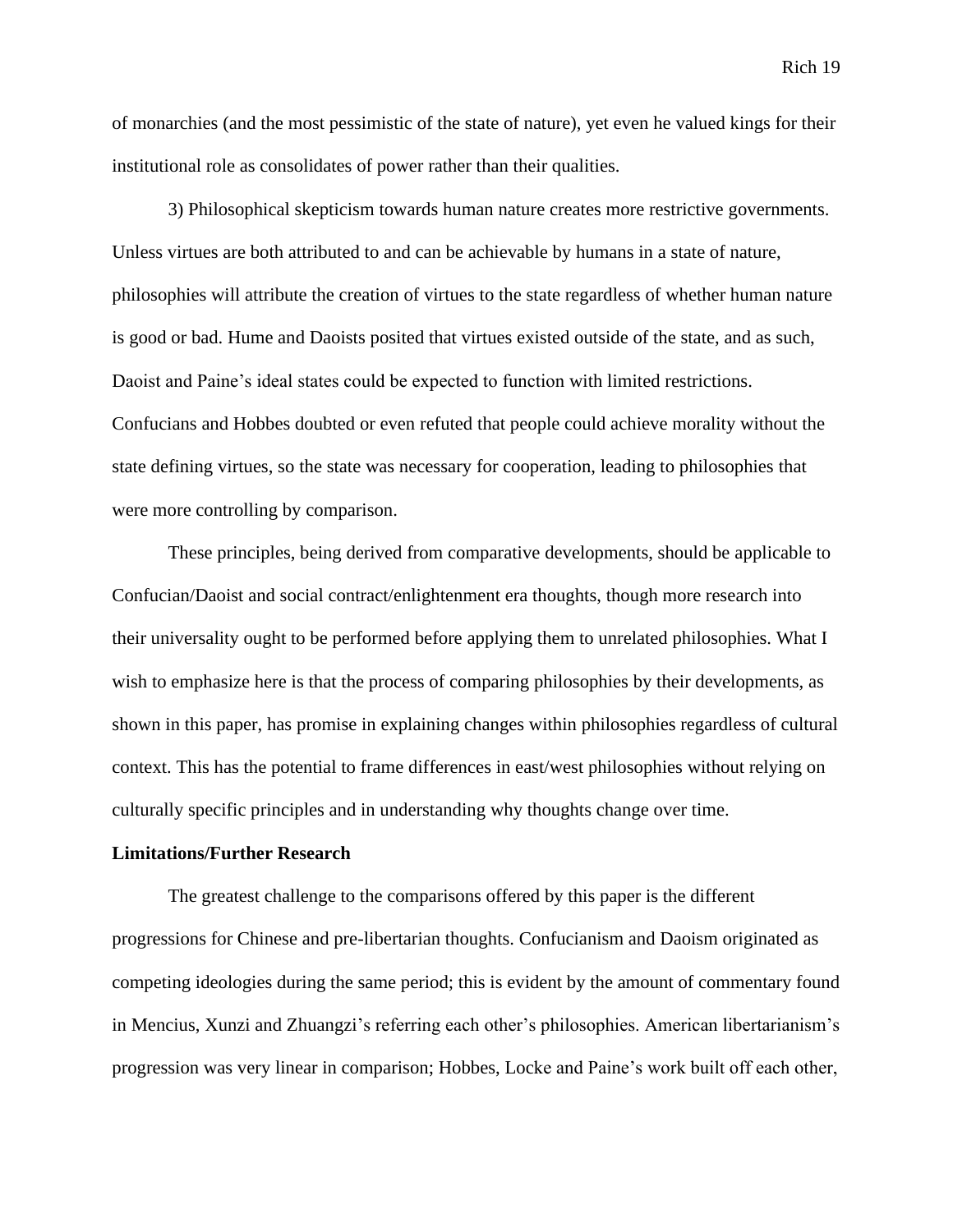which is why a clear transition emerges between them. Although developmental comparisons were made between these philosophies, the differences between Confucian and Daoist thinkers within their own philosophies were not as substantial as between the social contract and enlightenment theorists. Expanding research into Han dynasty Confucian and Daoist philosophers may yield comparisons in this regard (though Daoism became less politically relevant as time progressed).

The conclusions made in this paper would also be strengthened by applying developmental comparisons to different philosophical movements within western and Chinese cultures. Other philosophies from the Hundred Schools of Thought had varying views of filial piety, human nature and heaven's will (Chan 1963), which would make them perfect for testing the three principles outlined in this paper. Researching Yangism in particular could lead to compelling comparisons, as it prescribes a self-preservation focus to people as a part of the *Dao* similar to how the social contract theorist thought about natural rights (which is absent in both Confucianism and Daoism) (Hansen 2021). Expanding into other movements with similar ideas could also be beneficial. Daoist political thought is often portrayed as anarchist due to its focus on a non-acting state (Feldt 2010), so comparisons with western anarchist thought would be interesting. Kropotkin (1897), for example, wrote about how human nature is corrupted by social structures and how virtues were inherent in people, both of which are themes in Daoism. This would also allow the paradigm shift caused by Darwinism to be compared to the state of nature based social contract theorists.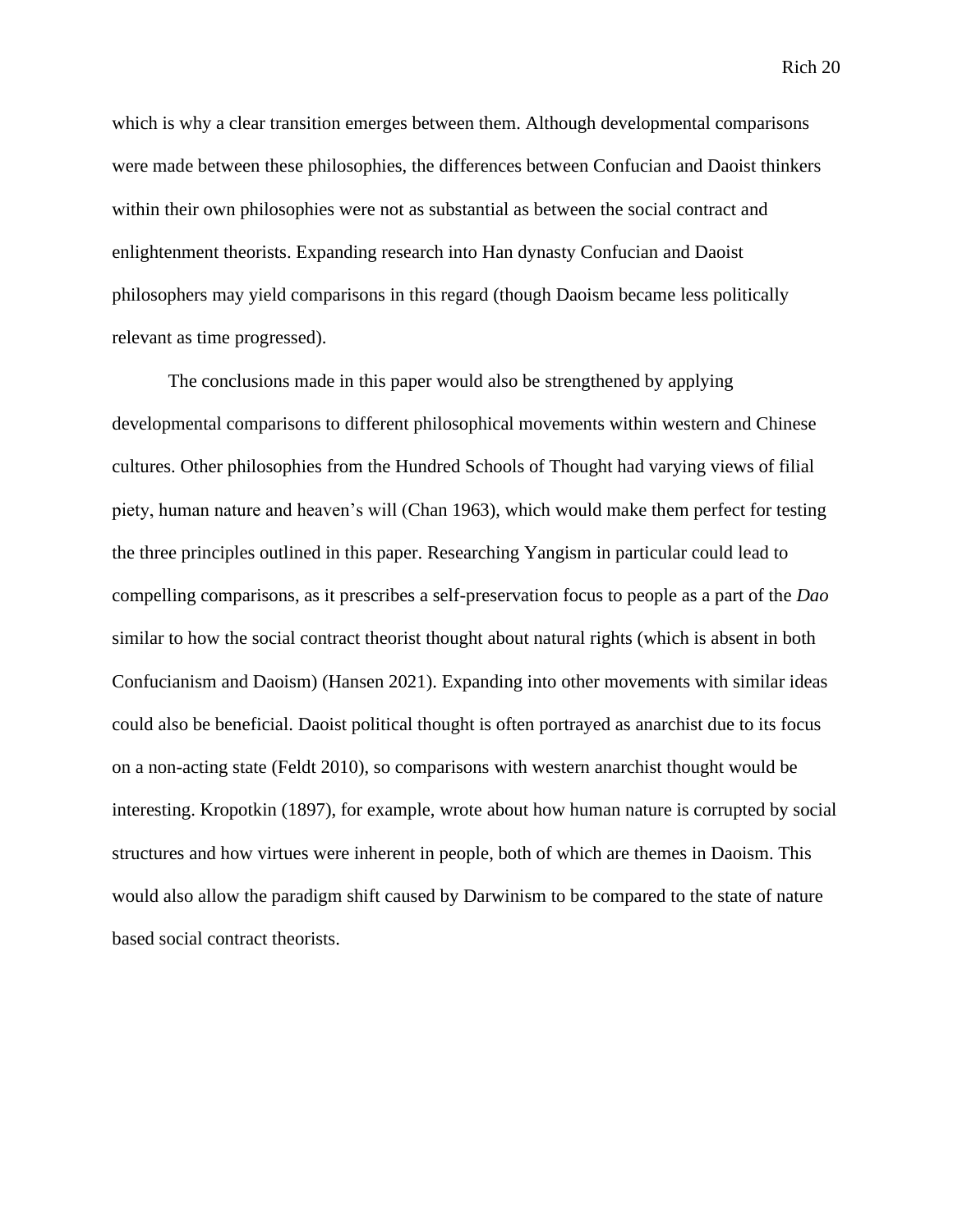#### **References**

- Axelrod, Alan (2007) The Real History of the American Revolution. Sterling Publishing Co. Inc.
- Creel, H. G. (1953). Chinese Philosophy and the Second East-West Philosophers' Conference. *Philosophy East and West*, *3*, 73–80.

Chan, Wing-Tsit (1963) *A Source Book in Chinese Philosophy*. Princeton University Press.

- Confucious (2013). Analects. Hinton, David (Trans.). *The Four Chinese Classics*. (pp. 216-381). Counterpoint.
- Cohon, Rachel (2018). Hume's Moral Philosophy, *The Stanford Encyclopedia of Philosophy*. Edward N. Zalta (ed.). Retrieved from https://plato.stanford.edu/archives/fall2018/entries /hume-moral/.
- Eliopoulos, P. (2016). Conflict and Development from the Perspective of Comparative Philosophy. *ARHE: Casopis Za Filozofiju*, *13*(25), 171–183.
- Elstein, David. Xunzi. *Internet Encyclopedia of Philosophy*. Retrieved from https://iep.utm.edu/xunzi/#H3
- Feldt, Alex (2010). Governing Through the Dao: A Non-Archaistic Interpretation of the Laozi. *A Journal of Comparative Philosophy*, *9* (3), 323-337.
- Filmer, Robert (1680). Patriarcha. Retrieved from https://pages.uoregon.edu/dluebke/301 ModernEurope/FilmerPatriarcha1680.pdf
- Goldin, Paul R. (2018), "Xunzi", *The Stanford Encyclopedia of Philosophy*, Edward N. Zalta (ed.). Retrieved from https://plato.stanford.edu/archives/fall2018/entries/xunzi/
- Gu, Ming Dong, & Guo, Jianping (2015). How Can We Cross the Intellectual Divide between East and West? Reflections on Reading "Toward a Complementary Consciousness and Mutual Flourishing of Chinese and Western Cultures: The Contributions of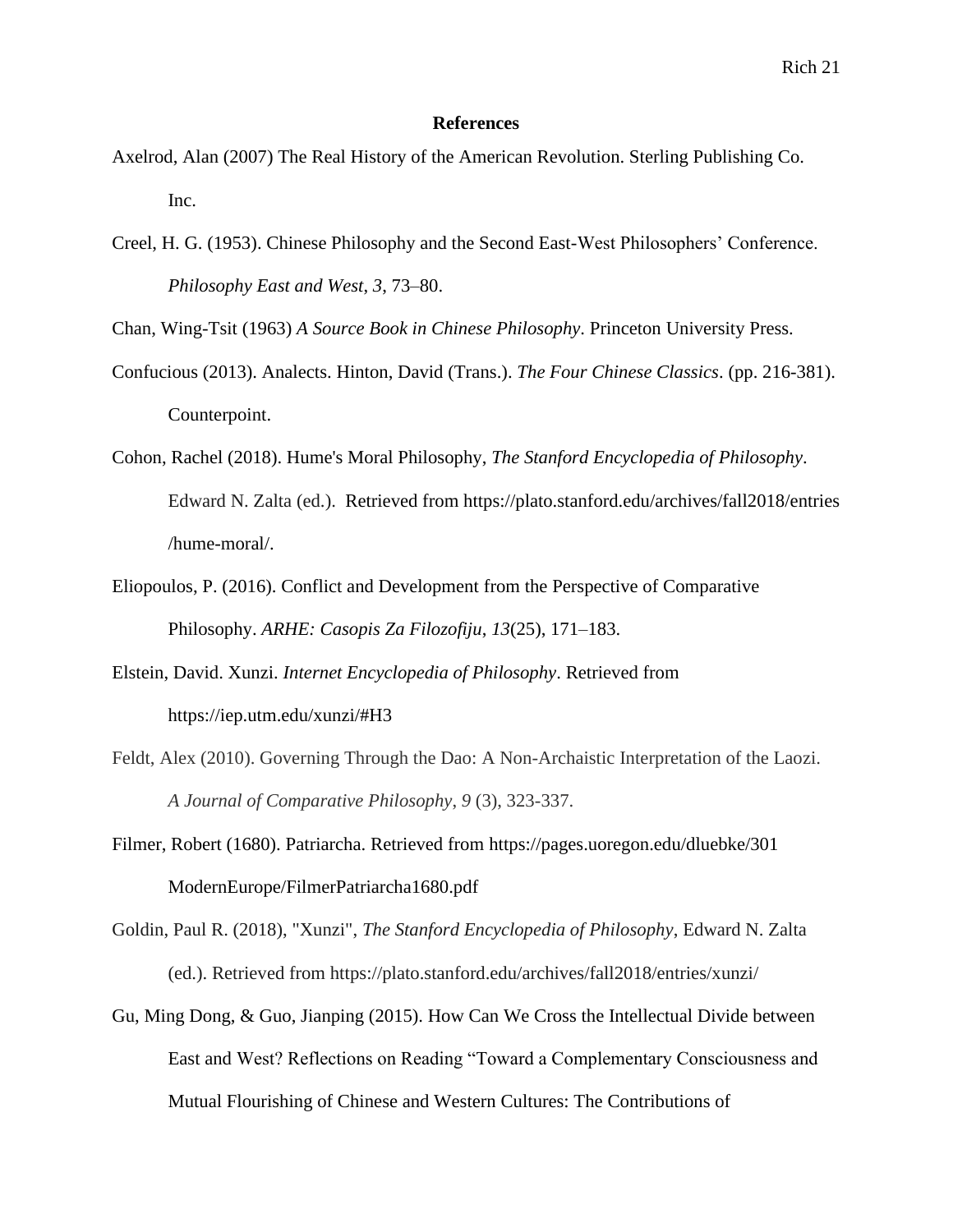Process Philosophers." *Philosophy East and West*, *65*(1), 298–315.

- Hansen, Chad (2021), "Zhuangzi". *The Stanford Encyclopedia of Philosophy*, Edward N. Zalta (ed.). Retrieved from https://plato.stanford.edu/archives/fall2021/entries/zhuangzi/
- Hobbes, Thomas (1994). Leviathan. Curley, Edwin (ed.). Hackett Publishing Company Inc. Originally published 1651.
- Hume, David (1907). An Enquiry Concerning the Principles of Morals. The Open Court Publishing Co. Originally published 1777
- Hume, David (2008). Dialogues Concerning Natural Religion. Oxford University Press. Originally Published 1779
- Hung, R. (2019). Chinese ecological pedagogy: humanity, nature, and education in the modern world. *Educational Philosophy & Theory*, 51(11), 1073–1079.

I Ching (2015). Hinton, David (Trans.). Farrar, Straus and Giroux.

- Kropotkin, Petr (1897). Anarchist Morality. Retrieved from https://theanarchistlibrary.org /library/petr-kropotkin-anarchist-morality
- Laozi (2013). Tao Te Ching. Hinton, David (Trans.). *The Four Chinese Classics*. (pp. 13- 125). Counterpoint.
- Littlejohn, Ronnie (2016). Comparative Philosophy. *Internet Encyclopedia of Philosophy*. Retrieved from https://iep.utm.edu/comparative-philosophy/
- Locke, John (2015) *Two Treatises of Government and A Letter Concerning Toleration.* Digireads.com Publishing. Original work published 1689.

McClelland, J.S (1996). A History of Western Political Thought. Routledge.

Mencius (2013). Mencius. Hinton, David (Trans.). *The Four Chinese Classics*. (pp. 385-575).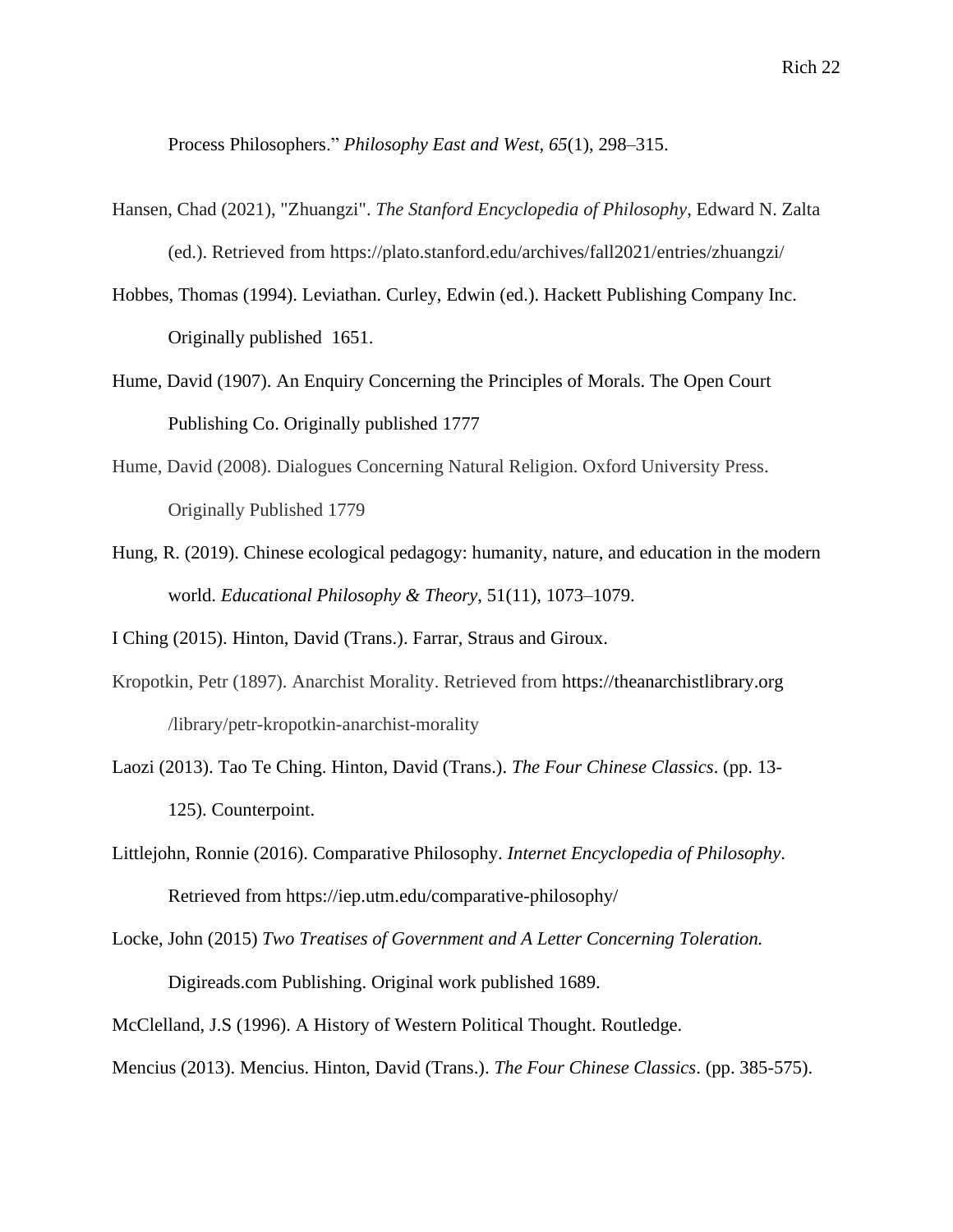Counterpoint.

- Morgan, Diane (2001). The Best Guide to Eastern Philosophy & Religion. Renaissance Media Inc.
- Paine, Thomas (2020). Common Sense. The Essential Thomas Paine Collection (pp. 5-47). Independently published. Originally published 1776.
- Pattison, Paul. The English Civil Wars. Retrieved from https://www.englishheritage.org.uk/learn/histories/the-english-civil-wars-history-and-stories/the-englishcivil-wars/
- Russell, Bertrand (1945). The History of Western Philosophy. Simon & Schuster Inc.
- Singer, Peter (2005). Ethics and Intuitions. *The Journal of Ethics, 9*(3/4). 331-352.
- Stepanyants, M. (2014). Retrospective on the Global Reach of the East-West Philosophers' Conferences (Plenary Address at the Tenth East-West Philosophers' Conference 2011). *Philosophy East and West*, *64*(4), 829–837.
- Tanner, Harold M (2010). China A History Volume 1. Hackett Publishing Company Inc.
- Wong, David (2018), Chinese Ethics, *The Stanford Encyclopedia of Philosophy*, Edward N. Zalta (ed.), Retrieved from https://plato.stanford.edu/archives/fall2021 /entries/ethics-chinese/.
- Wong, David (2020), Comparative Philosophy: Chinese and Western", *The Stanford Encyclopedia of Philosophy*, Edward N. Zalta (ed.). Retrieved from https://plato.stanford.edu/archives/fall2020/entries/comparphil-chiwes
- Wong, David (2011). Confucian Political Philosophy. Losko, George (ed.). *The Oxford Handbook of the History of Political Philosophy*, (771-788). Oxford University Press.

Zhuangzi (2013). Chuang Tzu. Hinton, David (Trans.). *The Four Chinese Classics*. (pp. 133-